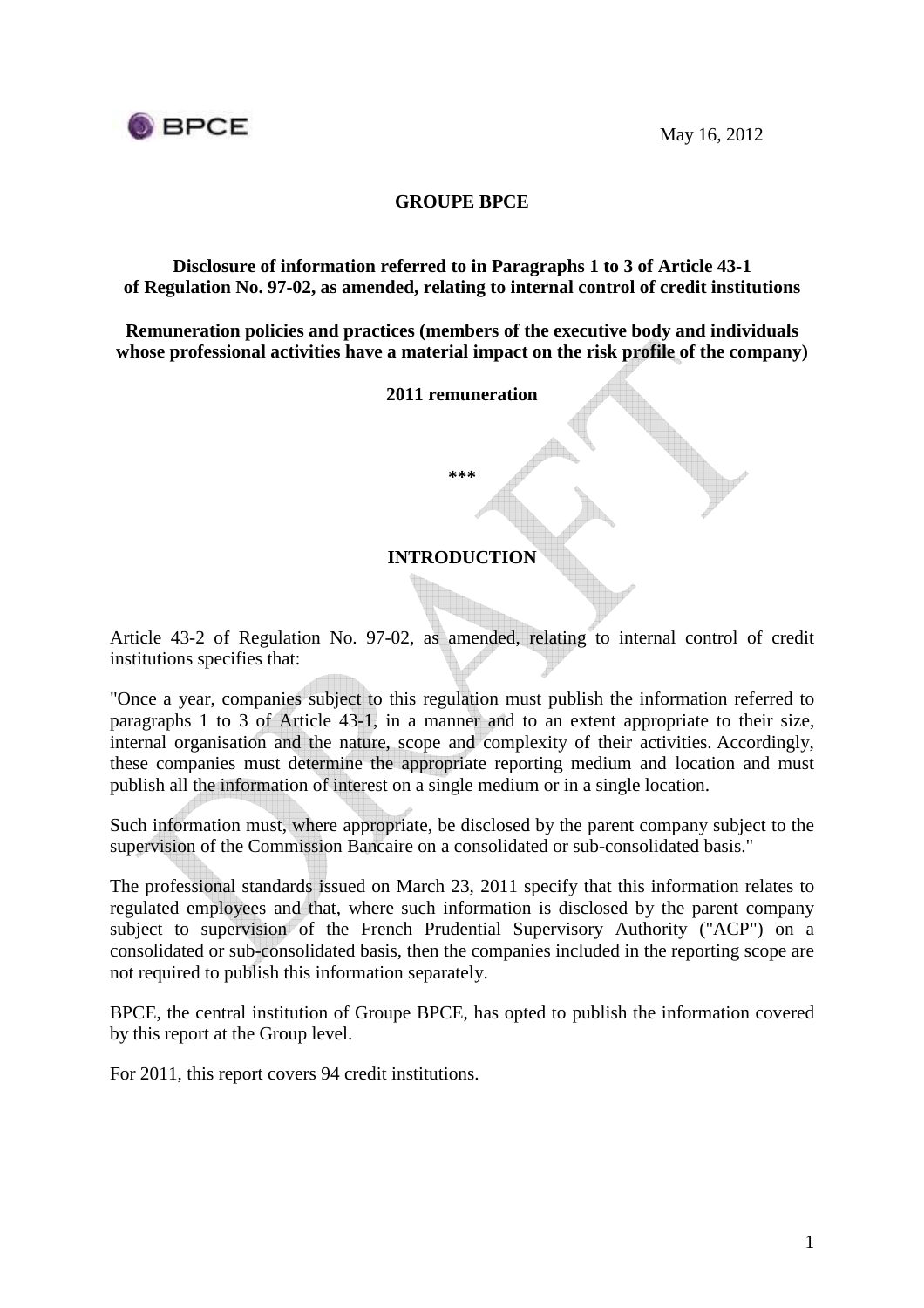Groupe BPCE is organised into three levels:

- the federated level, with BPCE as the central institution;

- the cooperative level, with 36 cooperative regional banks,  $19<sup>1</sup>$  Banque Populaire banks and 17 Caisses d'Epargne.

- subsidiaries owned by the central institution, including Natixis, Crédit Foncier and Banque Palatine, or by Group institutions.

This report presents, in the order given below:

 $\overline{a}$ 

- remuneration policies and practices governing regulated employees of the largest and most significant credit institutions: BPCE, the Banque Populaire banks and the Caisses d'Epargne, and the principal subsidiaries of the central institution, namely Natixis, Crédit Foncier and Banque Palatine:

- quantitative information in the format laid down by professional standards, presented on a consolidated basis as it relates to this report.

<sup>1</sup> Following the November 2011 merger, with effect on January 1, 2011, of BP Sud-Ouest and BP Centre Atlantique, resulting in the creation of BP Aquitaine Centre Atlantique.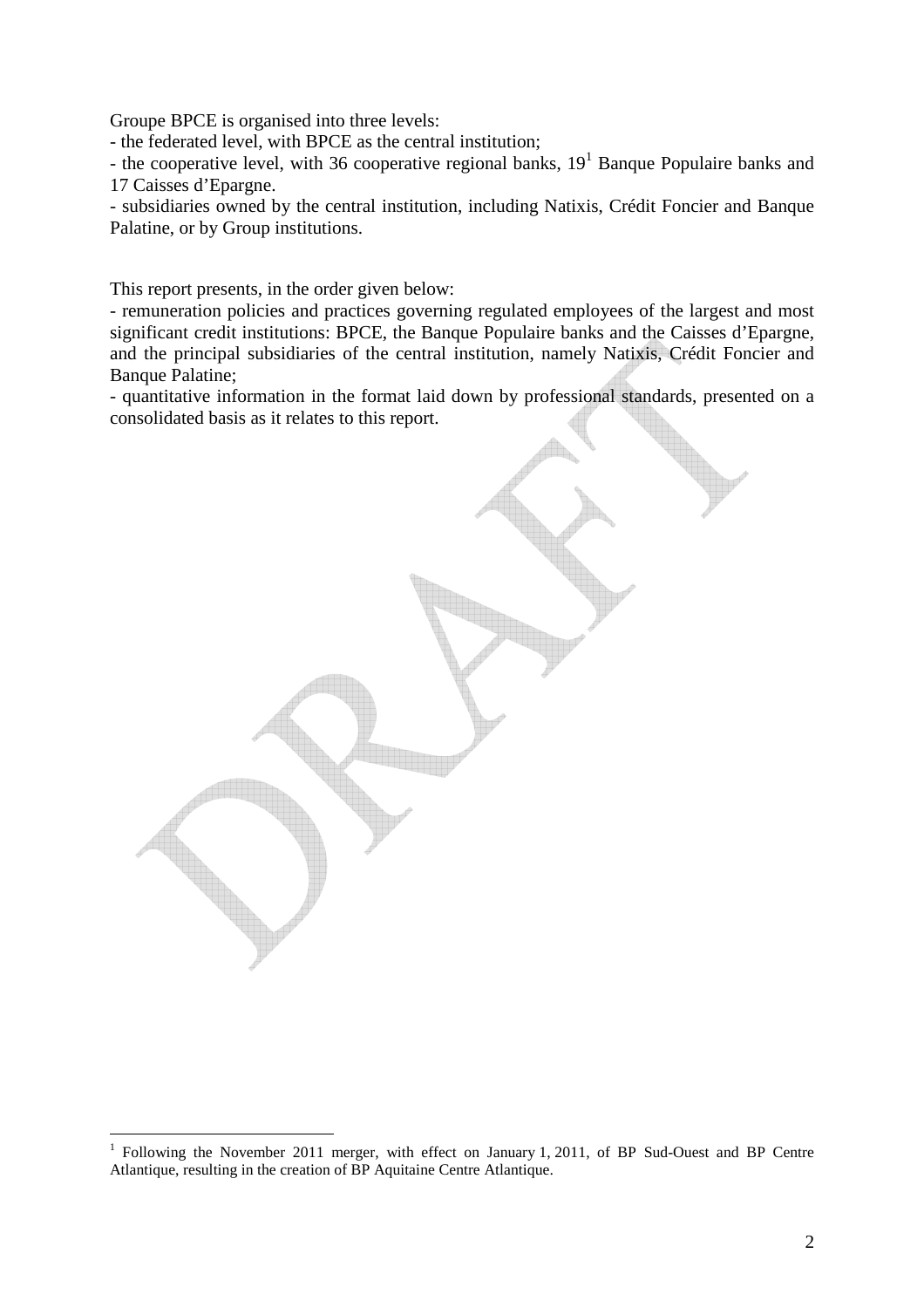## **BPCE SA**

#### **1. Decision-making process for defining remuneration policy**

#### *1.1. Process*

The remuneration process governing regulated employees was formally defined in 2011 in a general framework memorandum covering all of Groupe BPCE.

 $\triangle$ 

After consulting with Risk Management and Compliance, BPCE's Executive Management submitted recommendations on remuneration policy governing regulated employees (composition and remuneration of the Management Board) to the Remuneration Committee.

The Remuneration Committee ensured that the opinions of Risk Management and Compliance were given due consideration by Executive Management in formulating these recommendations.

At its meetings of January 19, 2011 and February 21, 2011, the Remuneration Committee issued its opinion on the recommendations submitted by the Executive Management regarding regulated employees (with respect to the positions in question) and proposed the remuneration policy guidelines for regulated employees to the governance body (cap, apportionment).

Acting on the opinion of the Remuneration Committee, the Supervisory Board set forth the remuneration policy guidelines for regulated employees at its meeting of February 22, 2011.

As to employee categories including risk-takers, individuals exercising control functions, as well as all employees who, due to their overall income, are in the same remuneration bracket as persons whose professional activities have a material impact on the company's risk profile, regulated employees comprise the following individuals:

- members of the Management Board,

- the Head of Strategy, who is a member of the Executive Management Committee,

- the Head of Risk Management, who is a member of the Executive Committee,

- the Head of Group Internal Audit, who is a member of the Executive Committee,

- the Head of Compliance and Security, who is a member of the Executive Committee.

As to the executive body, it is made up of the following members of the BPCE Management Board, acting in their capacity as accountable executive directors, within the meaning of banking law:

- François Pérol, Chairman of the Management Board,

- Olivier Klein, Chief Executive Officer, Commercial Banking and Insurance,
- Philippe Queuille, Chief Executive Officer, Operations.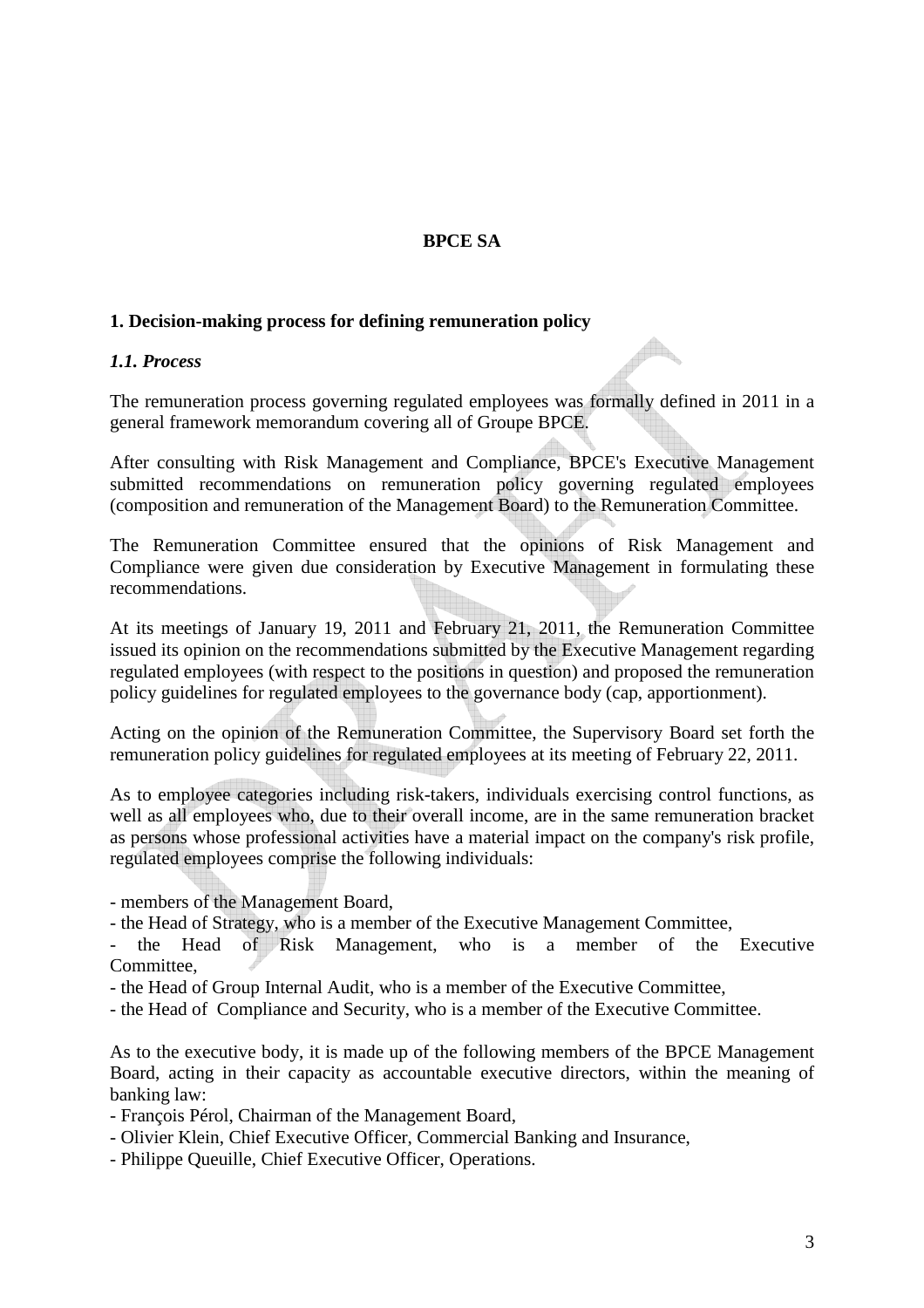The governance body has ensured that the internal control system makes it possible to verify that these guidelines are compliant with professional standards and are aligned with risk management objectives.

Under the guidelines defined by the governance body, Executive Management has established rules governing the remuneration of regulated employees, which have been transcribed into a BPCE standard applied to regulated employees working in all Group credit institutions. By no means are these rules established by individuals who stand to benefit directly or indirectly from doing so.

## *1.2. Members of the Appointments and Remuneration Committee*

The Appointments and Remuneration Committee is comprised of non-executive members, the Chairmen of the Boards of Directors of the Banque Populaire banks and the Chairmen of Caisses d'Epargne Steering committees and Supervisory Boards.

This Committee is chaired by an independent member satisfying the recommendations of the AFEP-MEDEF Listed Company Corporate Governance Code published in December 2008.

The members of the Committee cannot be BPCE company executives, nor can they be tied to BPCE or any Groupe BPCE companies by an employment contract, nor can they be members of the Audit and Risk Committee.

Chaired by independent member Laurence Danon, the Committee also consists of the following members:

- $\checkmark$  Catherine Amin Garde, Chairman of the Steering and Supervisory Board of Caisse d'Epargne Loire Drôme Ardèche,
- Gérard Bellemon, Chairman of the Board of Directors of Banque Populaire Val de France,
- $\checkmark$  Steve Gentili, Chairman of the Board of Directors of BRED Banque Populaire until December 31, 2011,
- $\checkmark$  Pierre Desvergnes, Chairman of the Board of Directors of CASDEN Banque Populaire since January 1, 2012,
- $\checkmark$  Pierre Mackiewicz, Chairman of the Steering and Supervisory Board of Caisse d'Epargne Côte d'Azur,
- $\checkmark$  Maryse Aulagnon, Chairman and Chief Executive Officer of Affine.

### *1.3. Role of the Remuneration Committee*

The Remuneration Committee is in charge of submitting proposals to the Supervisory Board, primarily concerning the level and conditions of remuneration paid to members of the Management Board.

To this end, it meets to deliberate on the matter as often as necessary, and at least once a year.

The Committee also met to implement EU Capital Requirements Directive III (CRD III) within Groupe BPCE.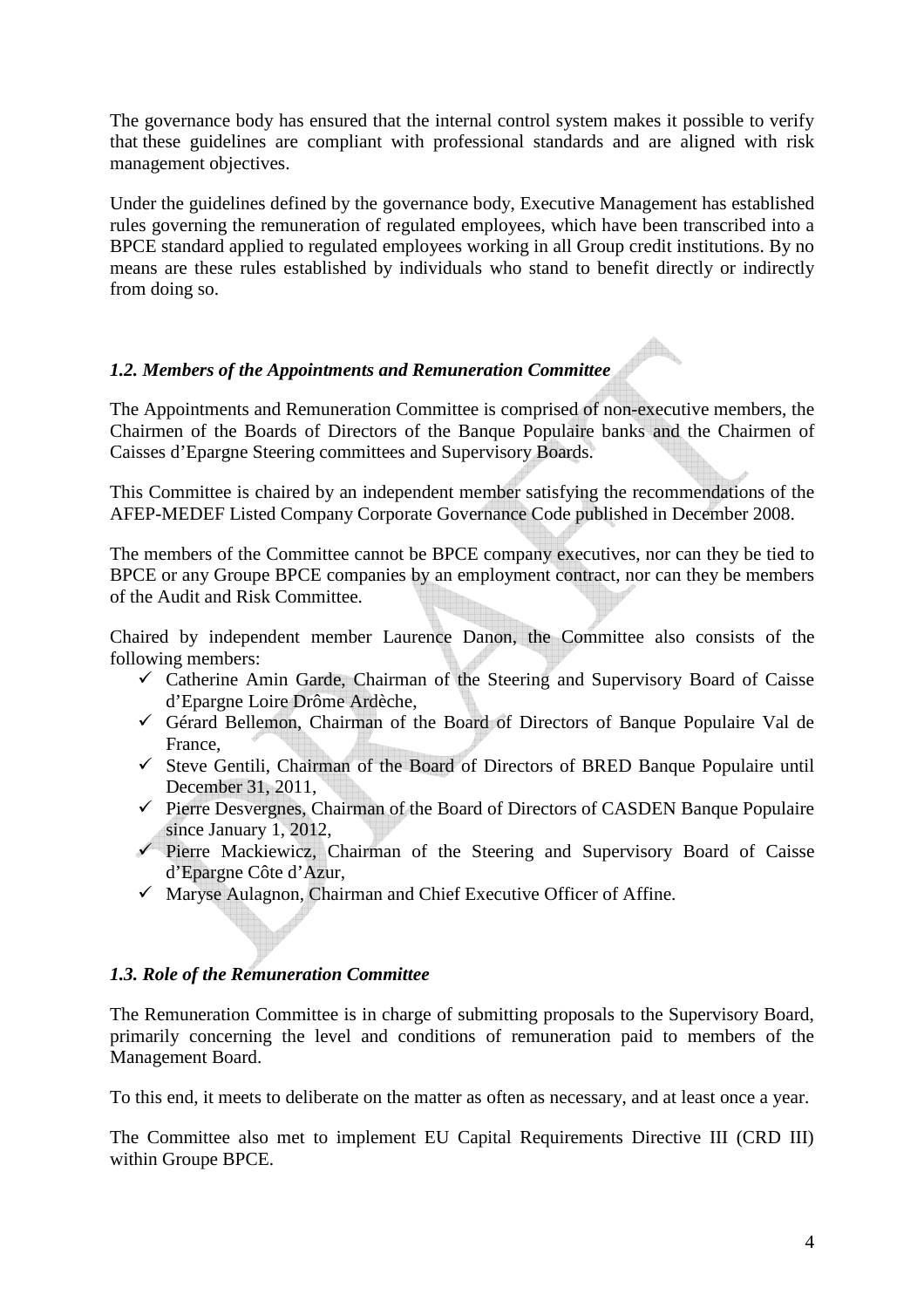Lastly, the Committee convened on May 3, 2011 to review the overall remuneration policy in effect throughout the Group.

### *1.4. Use of external consultants*

In the course of its work, the Committee was mainly assisted by the Human Resources Division, drawing on benchmarks established by TOWERS WATSON and AON HEWITT.

#### **2. Principal characteristics of remuneration policy governing regulated employees (Management Board)**

Acting on the opinion of the Appointments and Remuneration Committee, the Supervisory Board decided not to modify the fixed component of the remuneration given to the Chairman and members of the Management Board for 2011, consisting of:

- €550,000 for the Chairman of the Management Board (plus a maximum housing allowance of  $\epsilon$ 60,000, currently not received by the Chairman of the Management Board),

- €500,000 for the members of the Management Board.

Regarding the variable component of remuneration for 2011, the Supervisory Board decided:

- For the Chairman of the Management Board, to set the target variable component at 150% (versus 200% for 2010), with a maximum of 200%. Achieving the performance objectives would entitle the Chairman to the target of 150%, with the 200% ceiling only obtainable if the performance objectives are exceeded;

- For the other members of the Management Board, to set the target variable component at 80% (versus 60% for 2010), with a maximum of 100%. Achieving the performance objectives would entitle the members to the target of 80%, with the 100% ceiling only obtainable if the performance objectives are exceeded.

Payment of the variable component for 2011 is contingent on achieving a Group Tier 1 ratio at least equal to that required by the prudential authorities, namely 8.5%.

The successful achievement of objectives is evaluated based on quantitative criteria, which account for 60% of variable pay, and qualitative criteria, which account for 40% of variable pay.

- Quantitative criteria: 30% for income before tax and non-recurring items, 30% for the cost-to-income ratio.

- Qualitative criteria (40% total), i.e. four criteria, each accounting for 10%: completion of the "Allocation of scarce resources" project, consolidated risk management, network development ("client revolution" strategic initiatives), governance.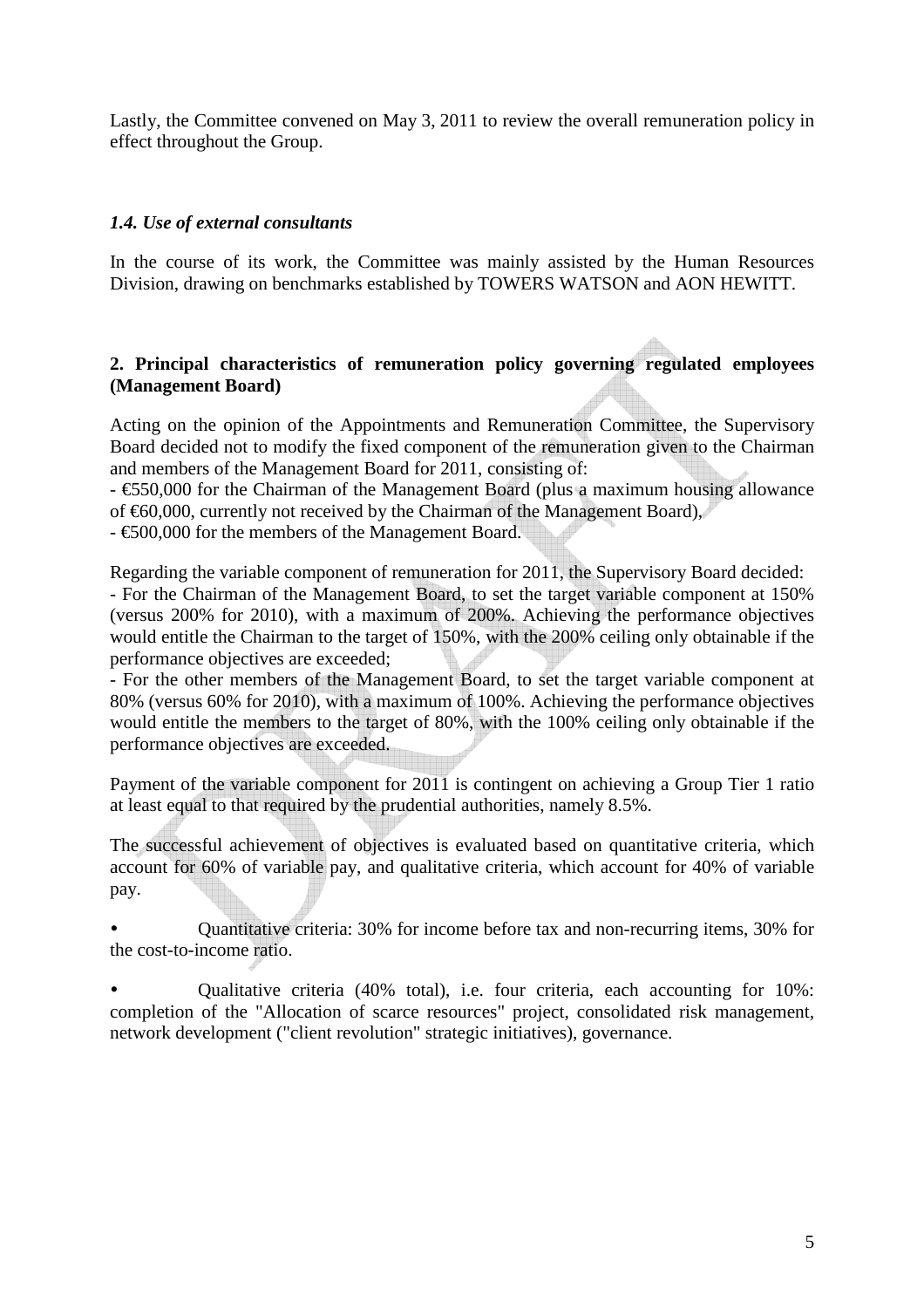#### **3. Policy on payment of variable remuneration to regulated employees**

Pursuant to Article 31-4, professional standards and the BPCE-CRDIII standard, Group BPCE has adopted the following policy on the payment of variable remuneration (deferment, percentage in shares, penalties):

#### *3.1. Principle of Proportionality*

The rules governing the payment of variable remuneration apply only when the amount of variable remuneration granted is greater than or equal to a fixed ceiling of  $\epsilon$ 100,000.

Where the amount of variable remuneration granted is greater than or equal to the ceiling, the rules governing variable remuneration apply to the full amount of variable remuneration.

## *3.2. Principle of deferred and conditional payout of a portion of variable pay*

Payout of a portion of variable pay awarded in respect of a given fiscal year is deferred over time and conditional.

If the employee is transferred within the Group, the deferred portion is retained. In the event of resignation or dismissal for misconduct, the unpaid portion of deferred remuneration is forfeited. In the event of death or retirement, the unpaid portion of deferred remuneration is paid out immediately, with assessment of a potential penalty.

This payment is spread out over the three fiscal years following the period in which variable pay was granted, divided into one-third instalments.

### *3.3. Amount of deferred variable remuneration*

At minimum, the percentage of deferred variable pay is:

- for a variable component that is less than  $\epsilon$ 500,000: 40%

- for a variable component that is greater than or equal to  $\epsilon$ 500,000 and less than  $\epsilon$ 1,000,000: 60%

- for a variable component that is greater than or equal to  $\epsilon$ 1,000,000: 70%

For BPCE and the Group's credit institutions (excluding Natixis, which is a listed company), the percentage of deferred variable remuneration has been set at 50%, where the variable component is less than  $\epsilon$ 500,000, in order to comply with the obligation to pay 50% of the variable component in shares or equivalent instruments<sup>2</sup>.

<sup>&</sup>lt;sup>2</sup> As there are no listed securities, the use of cash indexed to accounting information is required. Unless a holding period extending beyond the calendar year is imposed, payment in cash - indexed to accounting information - of a portion of the non-deferred component of variable remuneration does not reflect any representative change in the Group's value over the holding period.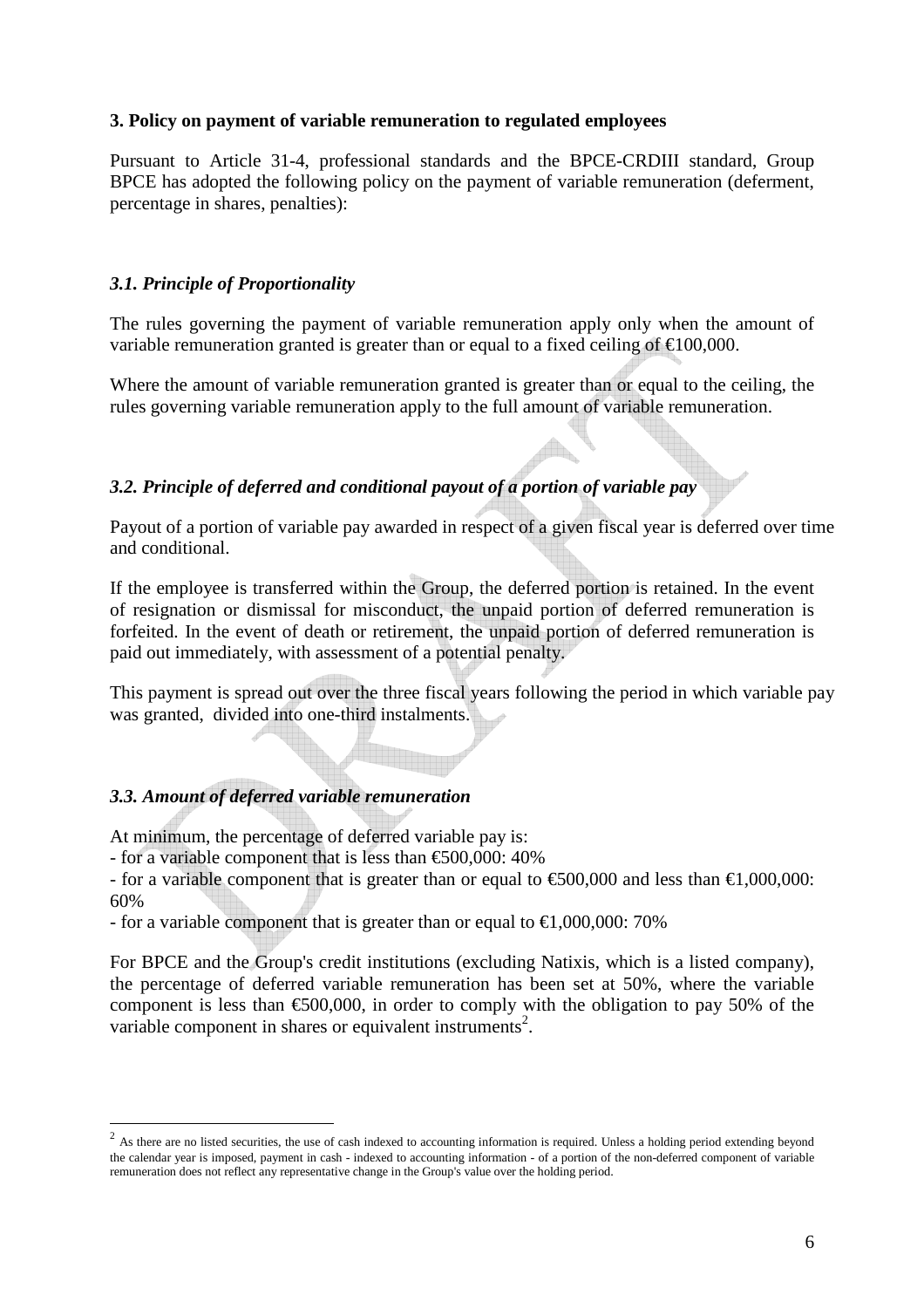### *3.4. Payment in shares or equivalent instruments*

For regulated employees (excluding NATIXIS, which is a listed company), the deferred component of variable remuneration is paid in cash indexed to an indicator reflecting the change in value of Groupe BPCE.

The selected indicator is net income attributable to equity holders of the parent company, calculated as a running average over the last three calendar years prior to the year of award and the years in which payment is made. To calculate this average, only the 2010 fiscal year and the fiscal years thereafter are used.

The index coefficient for fractions of variable remuneration awarded in respect of 2010, with deferred payment in 2012, stood at 0.9125.

In light of the minimum additional holding period required by law, conditional payment of the deferred component of variable remuneration due in respect of year N will be made on October 1st of years N+2, N+3 and N+4, at the earliest.

### *3.5. Assessment of penalties*

The criteria for assessing penalties are defined by the governance body of the bank, based on a recommendation issued by the Remuneration Committee.

For BPCE, a minimum ROE (Return on Equity) criterion of 4% has been adopted.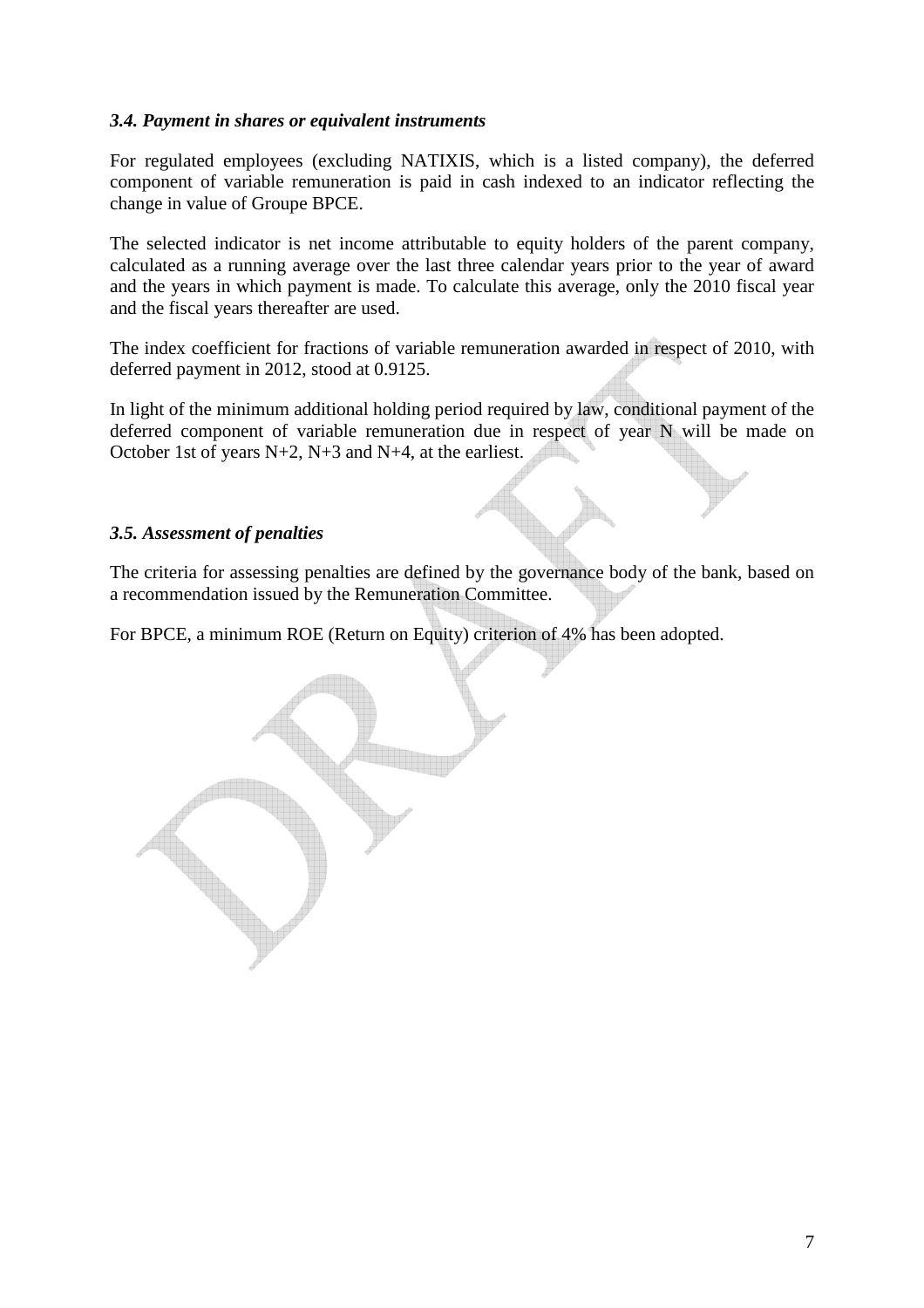## **BANQUE POPULAIRE BANKS AND CAISSES D'EPARGNE**

#### **1. Decision-making process for defining remuneration policy**

#### *1.1. Process*

Generally speaking, the principal characteristics of the decision-making process used when defining the remuneration policy for Banque Populaire banks and Caisses d'Epargne are as follows:

- consultation by Executive Management of the bank or caisse with Risk Management and Compliance to define the remuneration policy for regulated employees within the framework defined by BPCE;
- review by the Banque Populaire bank and the Caisse d'Epargne Remuneration Committee of:
	- o proposals submitted by Executive Management on regulated employees;
	- o remuneration of risk, inspection/audit and compliance officers;
- proposal submitted by the Remuneration Committee to the governance body (Board of Directors of the Banque Populaire banks or Steering and Supervisory Boards of the Caisses d'Epargne) on remuneration policy guidelines for regulated employees;
- determination of the remuneration guidelines for regulated employees by the governance body, after seeking the opinion of the Remuneration Committee.

The regulated employees category (including risk-takers, individuals exercising control functions and employees who, in view of their overall income, are placed in the same remuneration bracket as those whose professional activities have a material impact on the company's risk profile) is comprised almost exclusively of the following individuals:

- executive directors and officers (chairmen of boards of directors, chief executive officers, chairmen and members of management boards),
- the Head of Risk Management,
- the Head of Inspection/Audit,
- the Head of Compliance.

As to the executive body, it always comprises the Chairman of the Board of Directors and the Chief Executive Officer for the Banque Populaire banks, or the Chairman and another member of the Management Board for the Caisses d'Epargne.

In the specific case of BRED, which operates a Corporate and Investment Banking activity, the regulated employees category includes market professionals (trading floor, Central Treasury Department), the Deputy Chief Executive Officer and a number of other bank managers.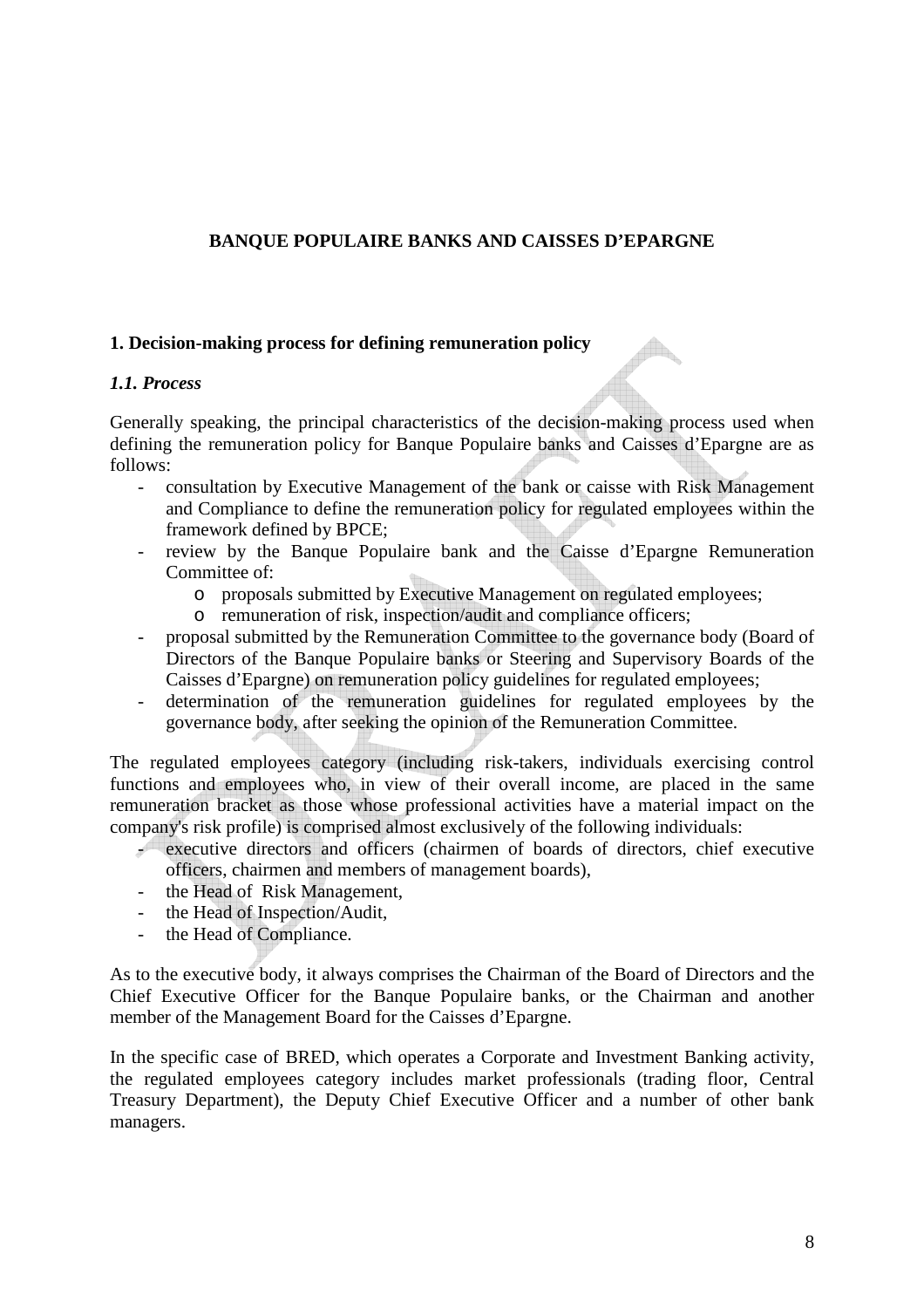### *1.2. Remuneration Committee*

Each Banque Populaire bank and Caisse d'Epargne has a Remuneration Committee that meets at least once a year to carry out:

- a review of the company's remuneration policy guidelines;
- a review of remuneration, allowances and benefits of any kind granted to the company's executive directors;
- a review of the remuneration policy governing regulated employees.

The Committee reports on the results of its activities to the company's governance body.

### **2. Principal characteristics of remuneration policy governing regulated employees**

Generally speaking, the Banque Populaire banks and the Caisses d'Epargne apply their variable pay policy to regulated employees in line with regulations, professional standards and BPCE recommendations (discussed in point 3 of the previous section on BPCE).

#### *2.1. Heads of control functions*

Remuneration of risk management and compliance personnel, and, more broadly, the employees of the units responsible for approving transactions, is established independently from that of the businesses for which they validate or check transactions and is high enough to ensure staffing of qualified, experienced personnel.

Remuneration reflects the achievement of targets associated with the risk management and compliance functions and must be, for similar qualifications, skills and responsibilities, at an appropriate level compared to the employees subject to control. Their remuneration also factors in the overall performance of their company.

### *2.2. Executive body and other members of Caisses d'Epargne Management Boards*

In 2011, the principal characteristics of the remuneration policy governing the members of the executive bodies of the Banque Populaire banks and the Caisses d'Epargne were as follows:

#### **- Fixed pay:**

#### *Banque Populaire banks:*

The Chairman of the Board of Directors of Banque Populaire receives remuneration within a range recommended by the central institution, BPCE. The Chairman does not receive variable pay.

#### Chief Executive Officer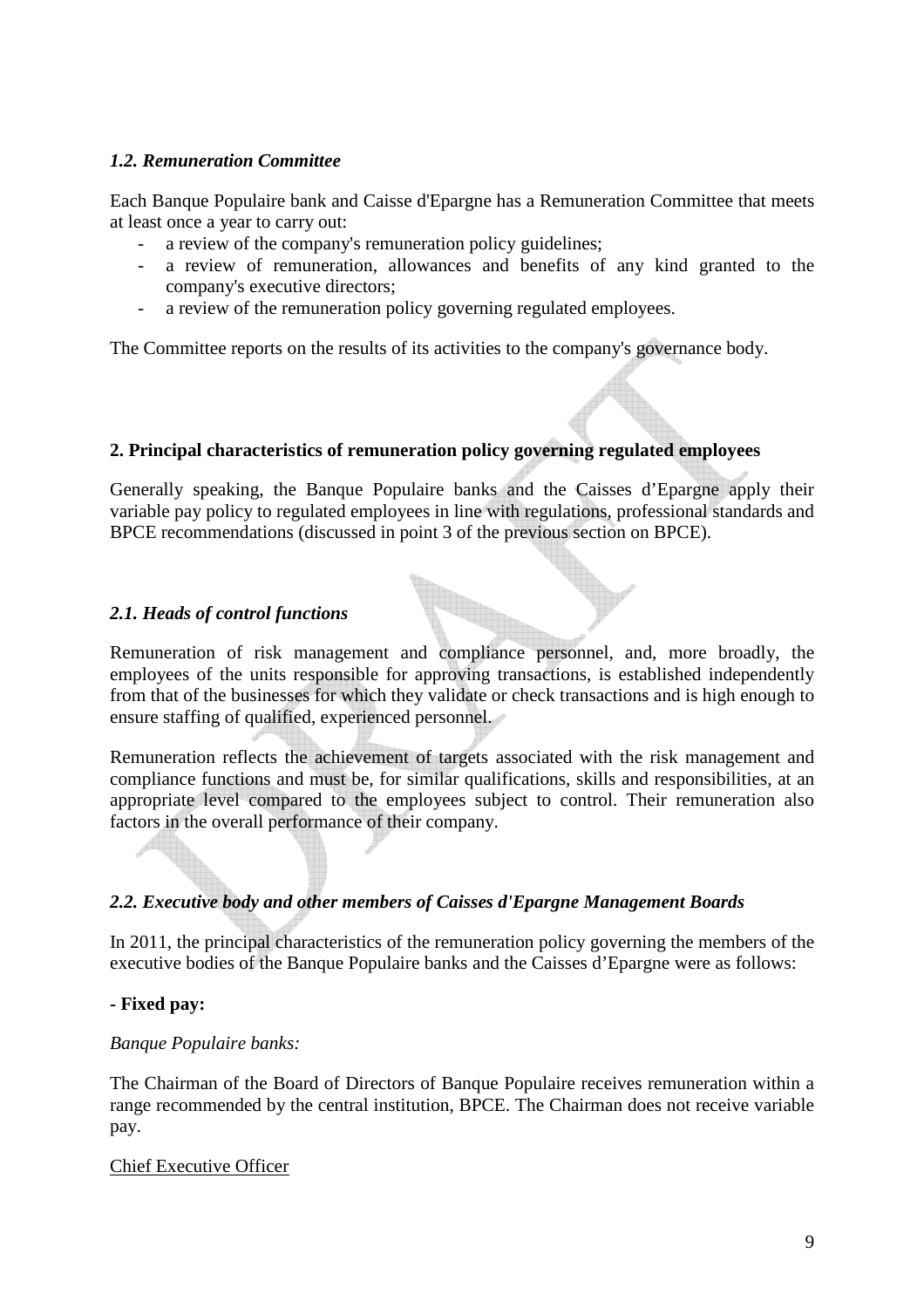The Chief Executive Officer's fixed remuneration is subject to the annual recommendations of the central institution, BPCE, which are submitted to the Bank's Remuneration Committee for review. The final decision rests with the Bank's Board of Directors.

The annual fixed remuneration of the Chief Executive Officer is the combined total of the following three components:

- a flat amount of  $\text{\textsterling}210,000$ ,

- an amount equivalent to 15% of net banking income, which is given in thousands of euro,

- an additional bonus (optional), i.e. amount of 5% of net banking income +  $\epsilon$ 50,000, at the initiative of the governance body.

Net banking income is understood to be the net banking income contributed to the Group (from a legal standpoint) rounded down to the next  $\epsilon$ 25 million.

Net banking income is the net banking income for the calendar year preceding the start of employment with the bank, or the net banking income for 2010, i.e. the year in which the new policy was implemented. It is subject to review after three years based on the average net banking income for the previous three calendar years.

Any additional bonus is granted by the bank's governance body after consulting with the Chairman of the Management Board of BPCE SA or the Group Chief Executive Officer – Human Resources. Three main criteria are examined in deciding to grant an additional bonus: mobility, mergers and experience.

Mobility is a factor whenever a chief executive officer changes banques populaires, caisses d'épargne, central institution management board, Banque Palatine, CFF, BPCE IOM and NATIXIS subsidiaries.

In addition to fixed pay, chief executive officers receive a housing allowance (or valuation of the housing allowance) and the valuation of the company car allowance.

### *Caisses d'Epargne:*

The fixed pay of the Chairman and members of the Management Board is subject to a recommendation issued by the BPCE central institution. This recommendation is submitted to the Caisse d'Epargne Remuneration Committee for review, with the final decision taken by the Caisse d'Epargne Steering and Supervisory Board.

#### Chairman of the Management Board

The annual fixed remuneration of the Chief Executive Officer is the combined total of the following three components:

- a flat amount of  $\text{\textsterling}210,000$ ,

- an amount equivalent to 15% of net banking income, which is given in thousands of euro,

- an additional bonus (optional), i.e. a maximum amount of 5% of net banking income +  $\epsilon$ 50,000, at the initiative of the governance body.

Net banking income is understood to be the net banking income contributed to the Group (from a legal standpoint) rounded down to the next  $\epsilon$ 25 million.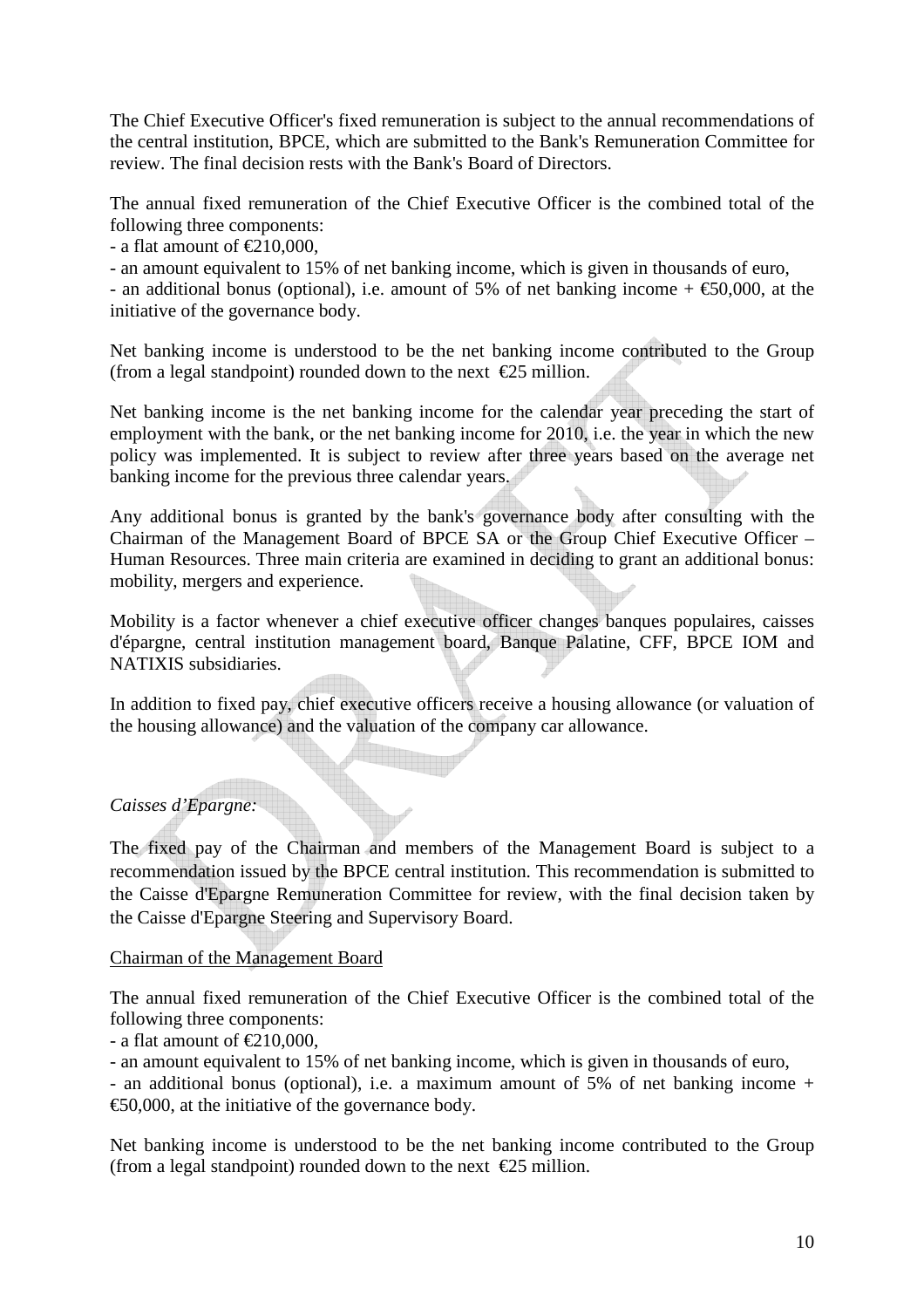Net banking income is the net banking income for the calendar year preceding the start of employment with the Caisse d'Epargne, or the net banking income for 2010, i.e. the year in which the new policy was implemented. It is subject to review after three years based on the average net banking income for the previous three calendar years.

Any additional bonus is granted by the Caisse d'Epargne's governance body after consulting with the Chairman of the Management Board of BPCE SA or the Group Chief Executive Officer – Human Resources. Three main criteria are examined in deciding to grant an additional bonus: mobility, mergers and experience.

Mobility comes into play when a chief executive officer changes banques populaires, caisses d'épargne, central institution management board, Banque Palatine, CFF, BPCE IOM and NATIXIS subsidiaries.

In addition to fixed pay, chief executive officers receive a housing allowance or valuation of the housing allowance and the valuation of the company car allowance.

#### Member of the Management Board

The annual fixed remuneration is the combined total of the following three components: - a flat amount of  $\text{£}130,000$ ,

- an amount equivalent to 6% of net banking income, which is given in thousands of euro.

- an additional bonus (optional), i.e. a maximum amount of 3% of net banking income +  $€25,000.$ 

Net banking income is understood to be the net banking income contributed to the Group (from a legal standpoint) rounded down to the next  $\epsilon$ 25 million.

Net banking income is the net banking income for the calendar year preceding the start of employment with the Caisse d'Epargne, or the net banking income for 2010, i.e. the year in which the new policy was implemented. It is subject to review after three years based on the average net banking income for the previous three calendar years.

The remuneration of members of the Management Board is subject to review by the Steering and Supervisory Board of the Caisse d'Epargne, based on the proposal of the Remuneration and Selection Committee. The Committee's proposal is determined in view of the proposal and opinion of the Chairman of Management Board.

In addition to looking at the Management Board member's scope of operational responsibilities when deciding to grant an additional bonus, three criteria are taken into account: mobility, mergers and experience.

The remuneration thus determined is reduced by the amount of any compensation received for offices held in other Group BPCE companies. It is divided up as follows: 90% in respect of the employment contract (individual technical duties) and 10% in respect of the corporate office.

In addition to fixed pay, Management Board members receive the valuation of the company car allowance associated with the employment contract (individual technical duties).

#### **- Variable pay:**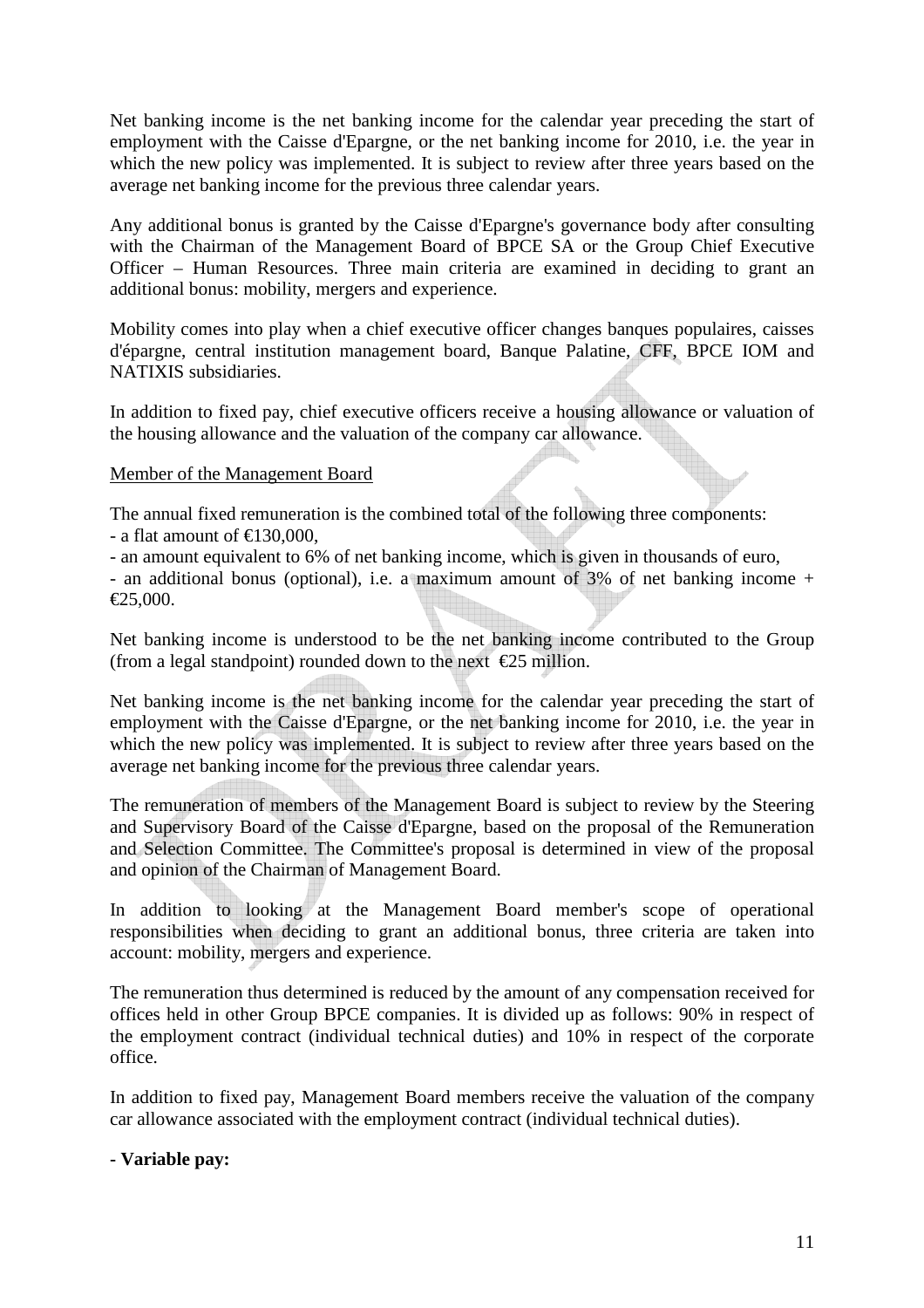The current policy is based on the following criteria:

20% Groupe BPCE criteria and 80% company criteria,

50% common, nationwide criteria and 50% criteria defined by the Board of Directors (or the Supervisory Board).

Based on a minimum of criteria to ensure fairness, the systems aims at rewarding performance, improvement efforts, growth and risk management.

Criteria used:

Group component - 20%

The system is based on 2 criteria, each counting for 10% of the maximum amount.

Groupe BPCE criterion - 10%

The criterion adopted is income before income tax and non-recurring items.

If the objective entered in the budget is achieved, variable remuneration representing 10% of the maximum amount is awarded to all executive directors.

Network criterion - 10%

The criterion adopted is the contribution to net income under IFRS earned by the network.

If the objective entered in the budget is achieved, variable remuneration representing 10% of the maximum amount is awarded to all network executive directors.

Company component – 80%

This is based on 3 groups of criteria, counting for, respectively, 30%, 30% and 20% of the maximum amount.

Common, nationwide criteria – 30%

4 common, nationwide criteria, each counting for 7.5%, have been adopted:

1. NBI growth rate

2. Cost/income ratio

3. Net income per FTE

4. Growth in the number of active customers

Specific local criteria – 30%

Twenty or so specific local criteria are proposed, from which each Bank or Caisse selects 3 to 5 criteria that will count for the same percentage. For example:

- Increase in the share of fees and commissions in company NBI

- Increase in net inflows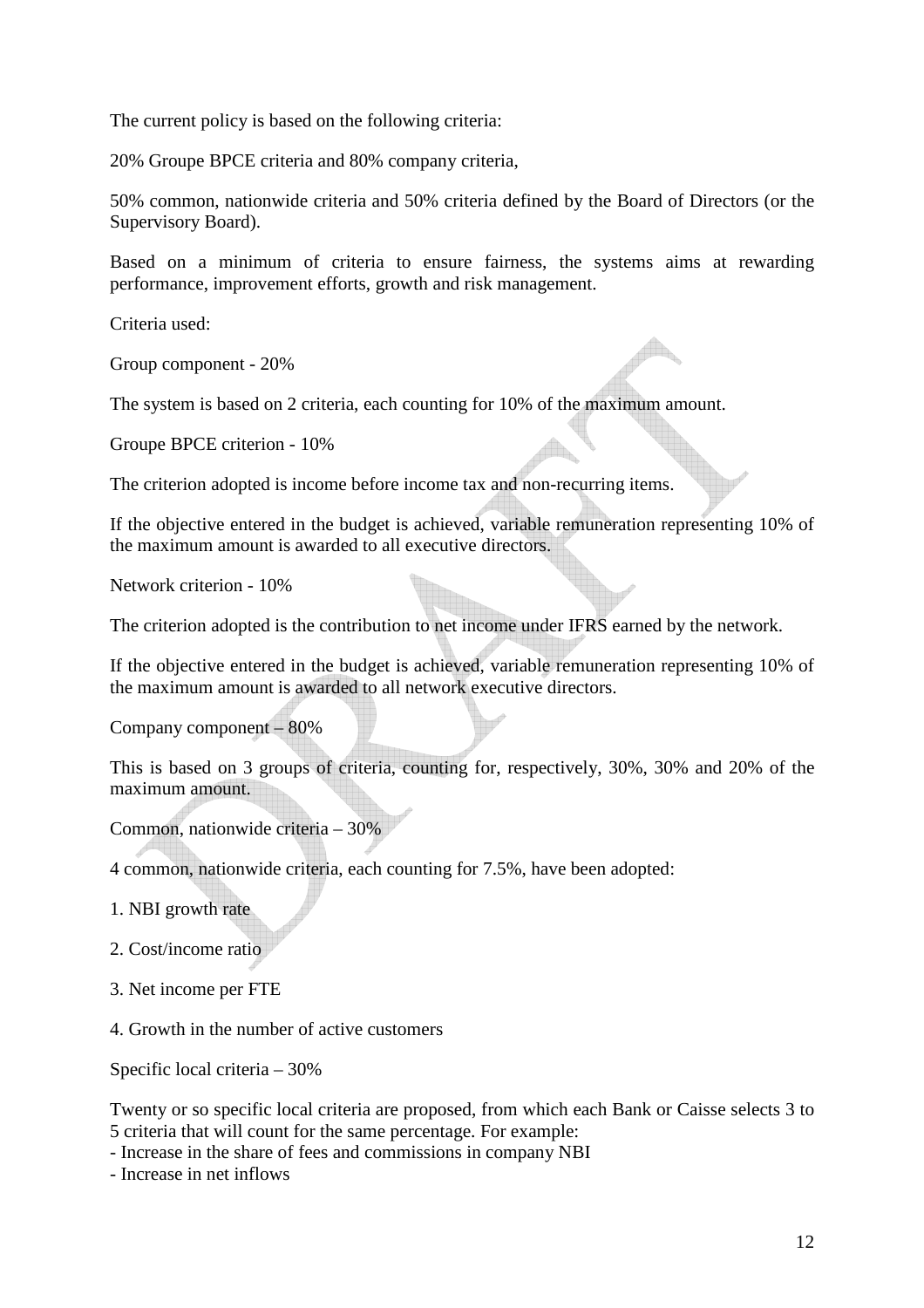- Growth in priority/new markets (numbers, volume, etc.)
- Increase in Back Office productivity
- Change in the average weighted McDonough ratio per customer segment
- Change in non-performing loans compared to total loans
- Change in cost of risk component of NBI
- Change in operational risk
- Enhanced oversight of money laundering risk
- Quality or customer satisfaction criterion

Sustainable management – 20%

Criteria selection and the procedure for measuring these indicators are determined by the Remuneration Committee of each Bank or Caisse.

Criteria examples:

- Quality indicator,

- Customer satisfaction indicator, including conduct and representativeness vis-à-vis stakeholders,

- Investments ensuring the company's ability to adapt and its long-term viability.

The variable component awarded in respect of Year N cannot exceed: Chief Executive Officer (Banque Populaire banks): 80% of fixed pay for Year N. Chairman of the Management Board (Caisses d'Epargne): 80% of fixed pay for Year N. Management Board Member (Caisses d'Epargne): 50% of fixed pay for Year N.

### *2.3. Policy on payment of variable remuneration to regulated employees*

This policy falls within the framework defined by BPCE, as described at the beginning of this report.

The penalty criterion is set by the bank's governance body on the proposal of the Remuneration Committee. As a general rule, according to this criterion, no deferred remuneration will be paid in years for which net income is negative.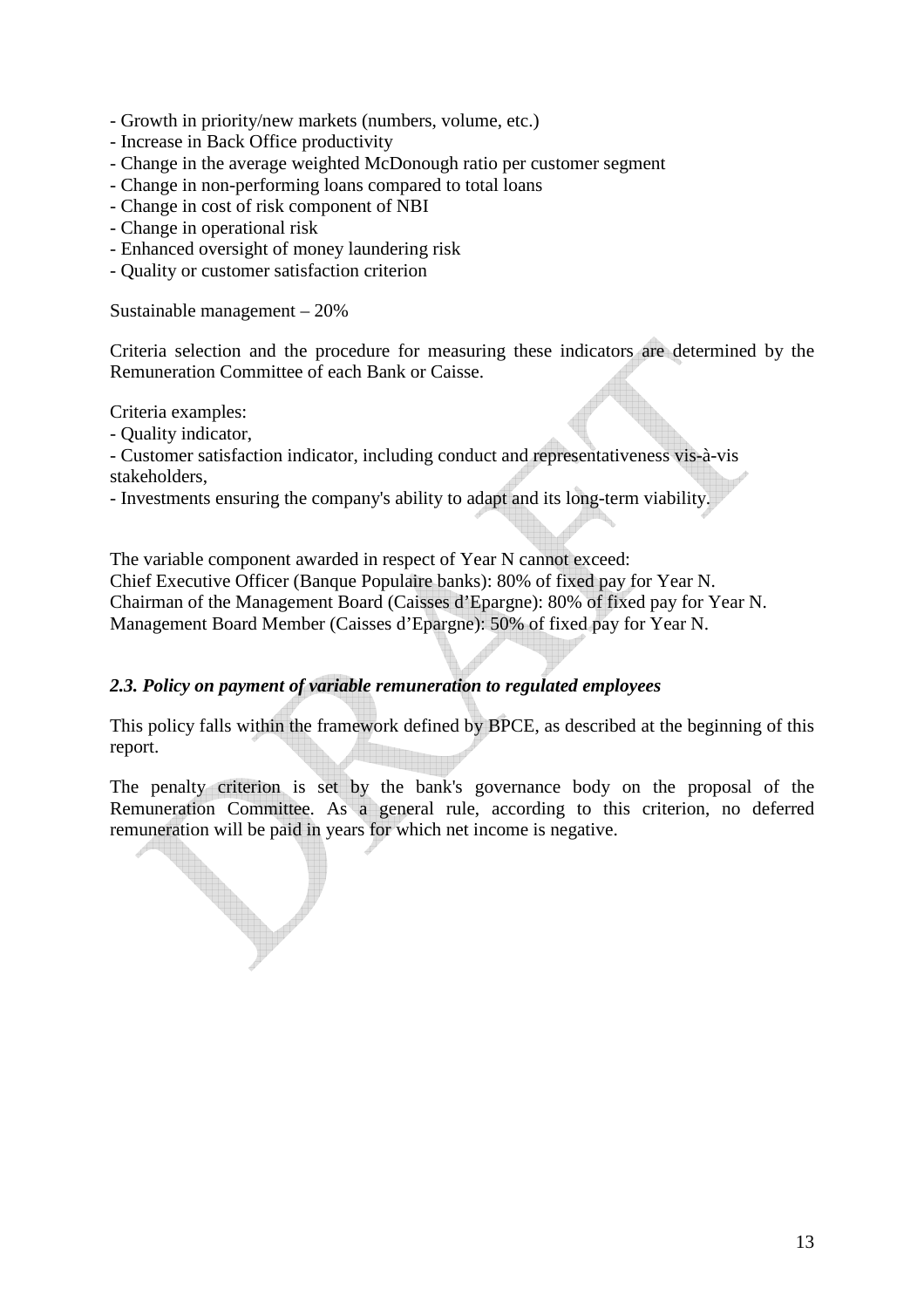## **NATIXIS**

### **1. Remuneration policy**

Remuneration policy is a key factor in implementing Natixis' strategy. The aim of the policy is to:

- provide incentive and be competitive in order to attract, retain and motivate employees;

 $\triangle$ 

- be equitable whatever the position in order to ensure individual performance is fairly compensated across the Company;
- be compliant with current financial sector regulations.

Natixis' remuneration policies and guidelines are proposed by the Human Resources Department. This policy complies with the guidelines laid down by the regulator, French professional banking standards, as well as local labour and tax laws.

The decision-making process includes different approval stages: first by the subsidiaries/business lines and business divisions, then by Natixis' Human Resources Department and Executive Management, and finally by the Natixis Appointments and Remuneration Committee. In addition, Natixis' Finance Department ensures that the total amount of compensation is in line with the Company's ability to enhance its capital.

Overall remuneration includes the following components:

Fixed pay, which remunerates the skills and expertise that are expected of the employee in a given position. It is determined by taking into account other companies' practices for similar positions and internal levels.

Variable pay, depending on the business line, which takes into account external practices and complies with the remuneration policy;

Collective remuneration (employee savings plan), which comprises:

- a common component for all employees of Consolidated Natixis:
	- o a single profit-sharing agreement;
	- o a collective pension plan;
	- o a now company-wide savings (agreement signed in August 2011).
- a component that differs for each company of Consolidated Natixis:
	- o an incentive agreement reflecting the challenges specific to each company.

The compensation package is rounded out by additional employee benefits, especially in countries without a universal insurance scheme.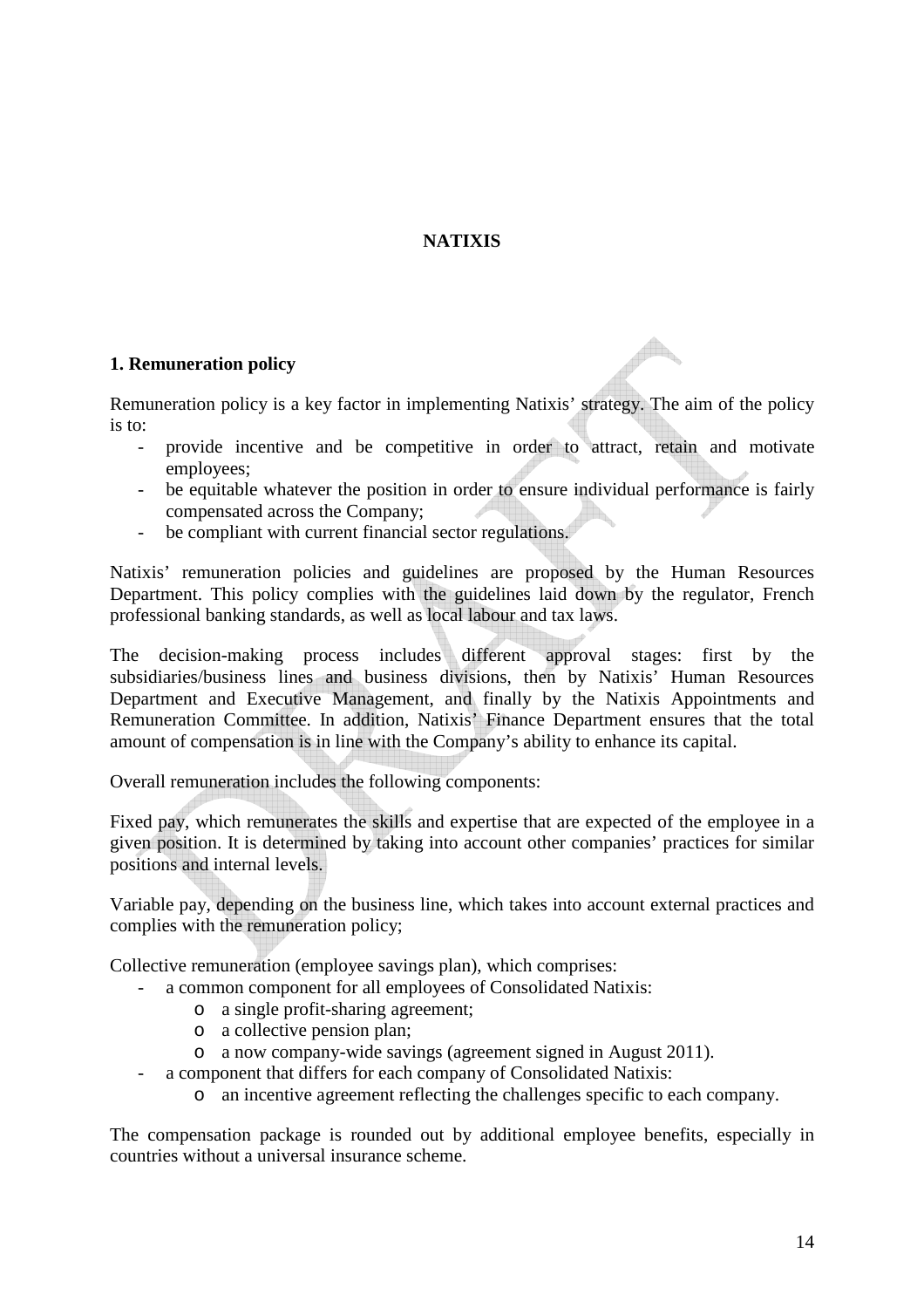The remuneration system for risk management and compliance employees and, more broadly, for support staff and teams in charge of approving transactions, is based on targets that are different from those of the businesses whose transactions they approve or check. Variable pay reflects Natixis' overall performance and market trends.

Remuneration surveys are carried out each year by specialised firms in order to measure the appropriateness of the overall compensation policy.

#### **2. Variable compensation of employees whose professional activities have a material impact on Natixis' risk profile**

### *2.1. Decision-making process used to define the Company's remuneration policy, including the composition and role of the Appointments and Remuneration Committee*

Natixis' remuneration policies and guidelines are recommended by the Human Resources Division as part of a comprehensive annual process monitored by Executive Management.

The Risk Management Division and the Compliance Department are consulted to seek their opinion on defining and implementing the remuneration policy governing employees whose professional activities have a material impact on the company's risk profile. Executive Management ensures in this manner that the guidelines proposed are compliant with professional standards and are aligned with risk management objectives.

Executive Management forwards its proposals to the Appointments and Remuneration Committee, which ensures that the opinion of Risk Management and Compliance are taken into consideration.

The Natixis Appointments and Remuneration Committee is an offshoot of the Board of Directors.

During 2011, the Appointments and Remuneration Committee comprised six members, including three independent members.

The Committee was chaired throughout the year by Vincent Bolloré, an independent Board member. The other members of the Appointments and Remuneration Committee are Bernard Jeannin, Chief Executive Officer of Banque Populaire Bourgogne Franche Comté, Christel<br>Bories. former Chief Executive Officer of Constellium. Didier Patault. Bories, former Chief Executive Officer of Constellium, Didier Patault, Chairman of the Management Board of Caisse d'Epargne Bretagne Pays de Loire, Henri Proglio, Chairman and Chief Executive Officer of EDF and Philippe Sueur, Vice-Chairman of the Steering and Supervisory Board of Caisse d'Epargne Ile de France.

The Appointments and Remuneration Committee conducts a review of the remuneration policy and specifically checks the report prepared by Executive Management on this policy to ensure that it is compliant with the provisions of Section VI of Title IV of Regulation 97-02 and in line with the guidelines and requirements of professional standards on governance and the variable remuneration of professionals whose activities have a material impact on the risk profile of the company. The rule cited above transposes the principles and provisions of the European CRD III Directive.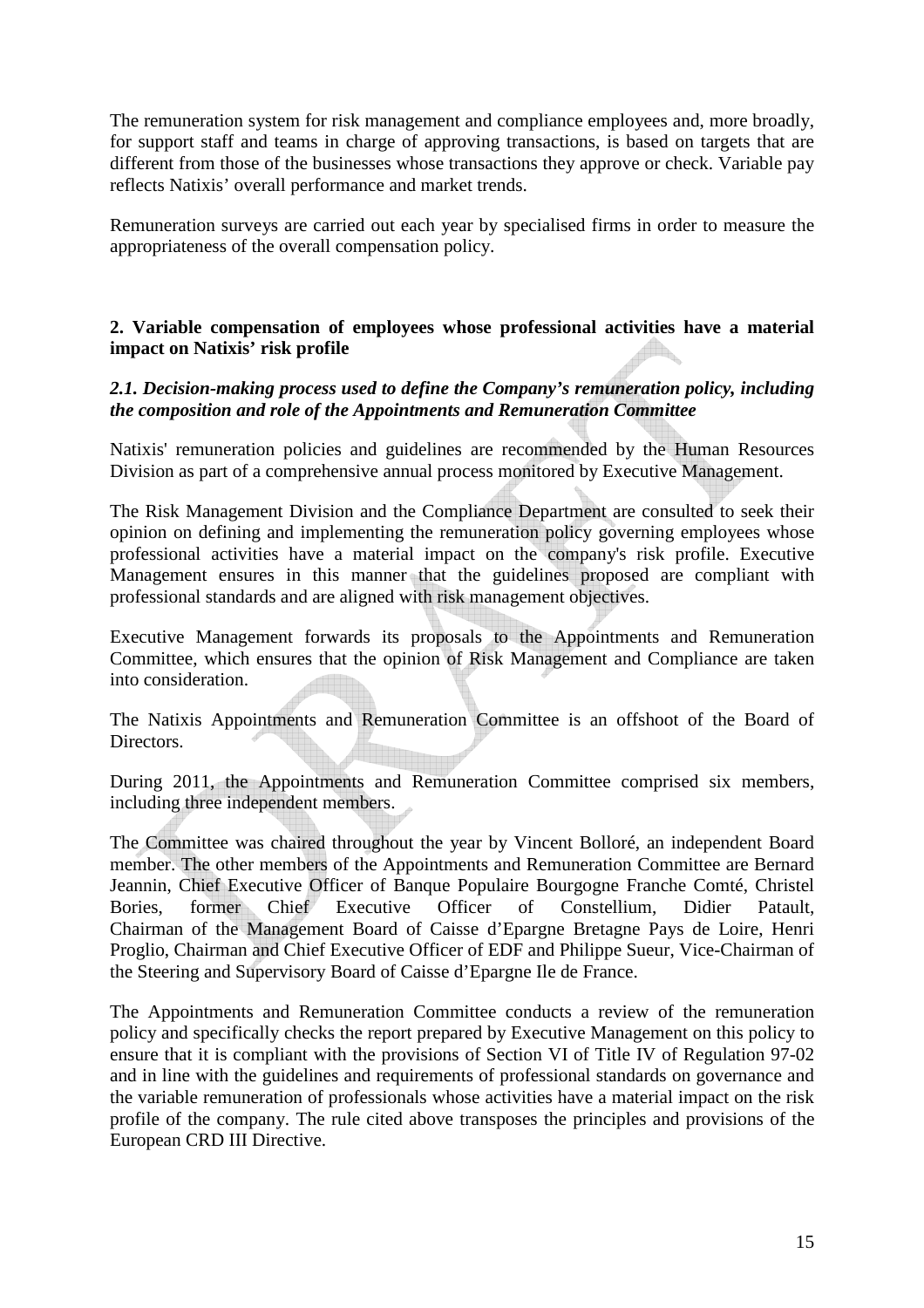Furthermore, the Appointments and Remuneration Committee examines the remuneration of the Head of Compliance Control, the Head of Permanent Control and the Head of Risk Management, and also individually reviews the top 100 variable pay amounts awarded by Natixis.

Based on the recommendation of the Appointments and Remuneration Committee, the Board of Directors determines the remuneration policy for employees whose professional activities have a significant impact on the company's risk profile and the remuneration of the Head of Compliance Control, the Head of Permanent Control and the Head of the Risk Management.

This decision-making process and the guidelines presented are documented to ensure their traceability.

### *2.2. Characteristics of compensation policy for employees whose professional activities have a material impact on Natixis' risk profile*

The remuneration policy applicable to professionals whose activities have a material impact on the risk profile of the Natixis is consistent with the Natixis remuneration policy-making process.

The variable component of their remuneration is assessed based on the achievement of financial targets (e.g. targets entered in the budget) and strategic objectives (e.g. development of cross-selling). It also factors in the practices of the competition.

Individual awarding of variable pay reflects:

- the extent to which established targets are met (quantitative and qualitative);
- compliance with the rules set by the Compliance Department;
- compliance with the rules set by the Risk Management Division;
- managerial conduct;
- etc.

The criteria adopted by the Compliance Department and the Risk Management Division are forwarded in advance to the Appointments and Remuneration Committee. Non-adherence to applicable rules and procedures, or non-compliant or unethical behaviour results in variable compensation awarded for the year in question being reduced or not paid at all.

Pursuant to the Board of Directors' resolution of February 22, 2012, the following guidelines have been adopted after seeking the opinion of the Appointments and Remuneration Committee:

#### Scope of regulated employees category

In respect of fiscal year 2010, and in accordance with the provisions of Regulation 97-02, the scope of employees subject to special regulation was defined to include, in addition to market professionals, all employees whose professional activities potentially have a material impact on the bank's risk profile (including individuals exercising control functions).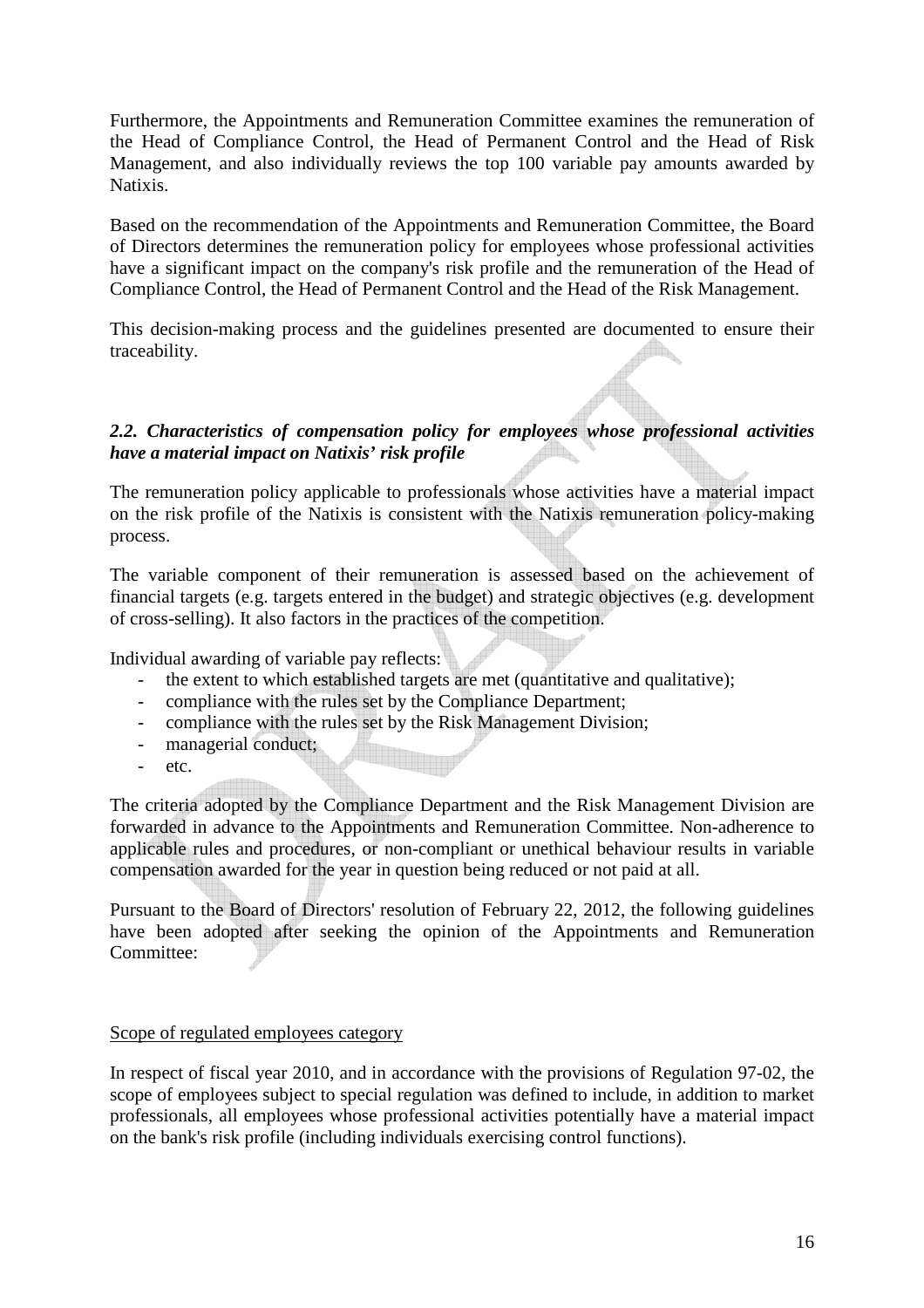The scope of the regulated employees category was determined by identifying – first by activity and then by position – those employees having a material impact within these activities.

The main criterion is the ratio of the activity's RWA to Natixis' RWA. An activity is deemed to incur a material risk if its ratio exceeds a given threshold.

In respect of fiscal year 2011, Natixis maintained the same approach to identify its regulated employees.

Alongside this approach (MRT for activities incurring a material risk), Natixis identified employee profiles having a material impact on the bank's risk profile (members of the Natixis Executive Management Committee, members of the CIB and GAPC executive committees). Control functions (Head of Risk Management, Head of Compliance, Head of Group Internal Audit for Natixis) are also included in the regulated employees category.

In 2012, Natixis expanded the scope of this category to include in particular the heads of the CIB control functions outside France, the main heads of Risk Management and Compliance at Natixis, employees of the financing business lines holding significant authorisations, and executive directors of Natixis' large credit institution subsidiaries.

All Natixis companies subject to Regulation 97-02 on internal control of credit institutions and investment companies are included on a consolidated basis.

## Prohibition on Guaranteed Variable Pay

Guaranteed variable pay is prohibited, except when hiring outside Group BPCE. In this case, the guarantee is strictly limited to 1 year.

### Principle of Proportionality

Enforcement of the principle of proportionality as set out the first paragraph of Article 31-4 of Regulation 92-02 may lead to the adoption of certain rules on awarding variable remuneration to some employees or employee categories, in particular to take account of:

- the specific nature of their activities and the lesser impact of these activities on estimated risk at the consolidated level;
- the lower level of seniority or duties of these employees, their actual individual impact on the risk profile of the company, the amount and structure of their remuneration;
- where applicable, the degree of control exercised, in the context of the group, by the parent company over the subsidiaries, specifically in respect of risk.

#### Principle of deferred and conditional payout of a portion of variable remuneration

Payout of a portion of variable remuneration awarded in respect of a given fiscal year is deferred over time and conditional. Regardless of the form of payment, this payout is deferred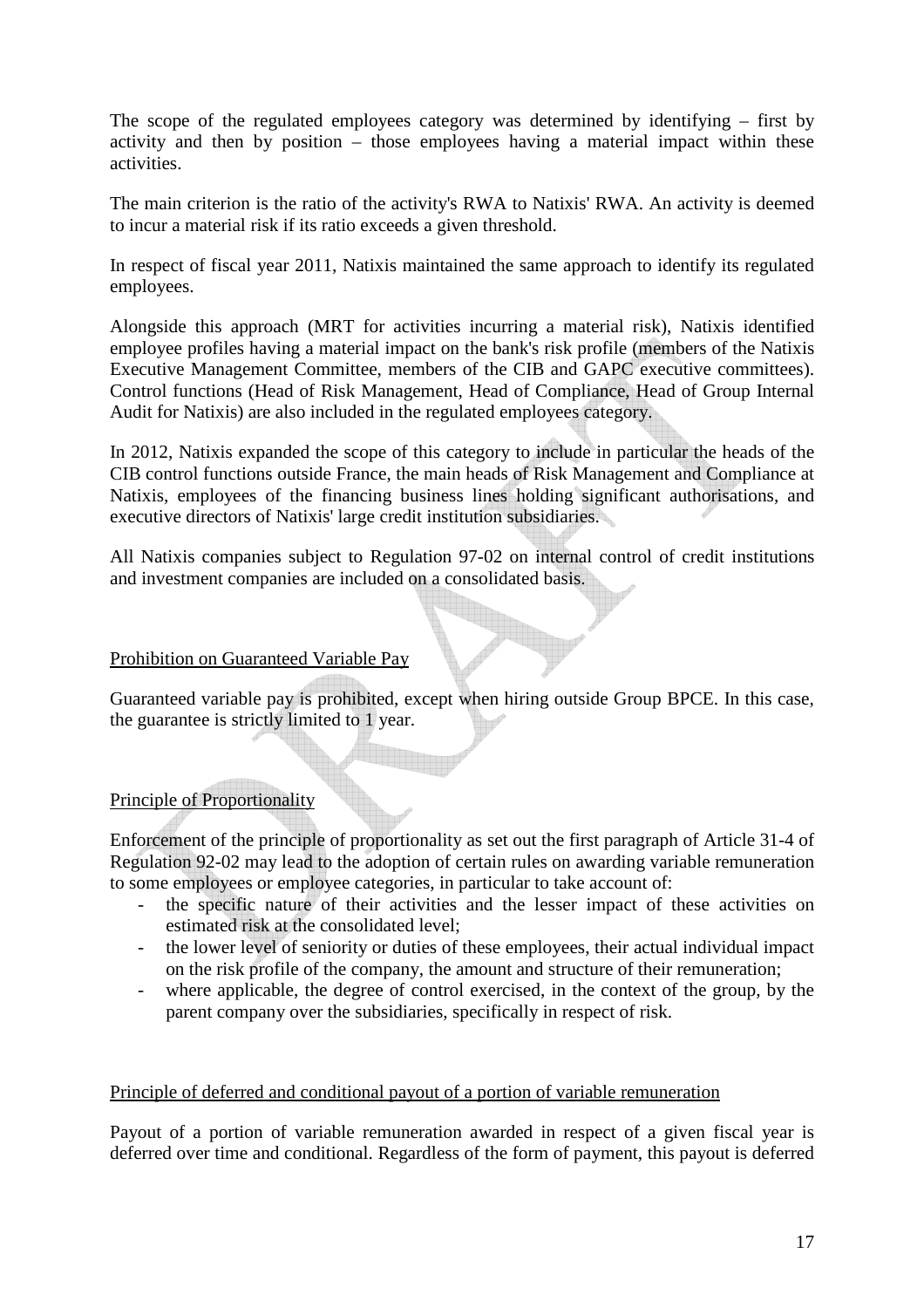over three fiscal years subsequent to the year for which the variable remuneration was awarded.

#### Amount of deferred variable remuneration

Deferred variable pay accounts for at least 40% of the variable pay of regulated employees and 70% for the highest variable remuneration.

#### Payment in shares or equivalent instruments

Variable remuneration received in the form of shares or similar instruments represents 50% of the variable pay awarded to regulated employees. This rule applies to both the deferred and conditional component and to the portion of variable remuneration that is immediately paid out.

Instruments linked to equities ("cash indexed to the Natixis share price") must be held for a period of six months. The deferred portion of Natixis share-based payments must comply with the conditions laid down by Articles 225-197-1 *et seq.* of the French Commercial Code, which provides for a minimum holding period of 2 years.

Shares or similar instruments awarded in the portion of variable pay that is immediately settled are not subject to penalty.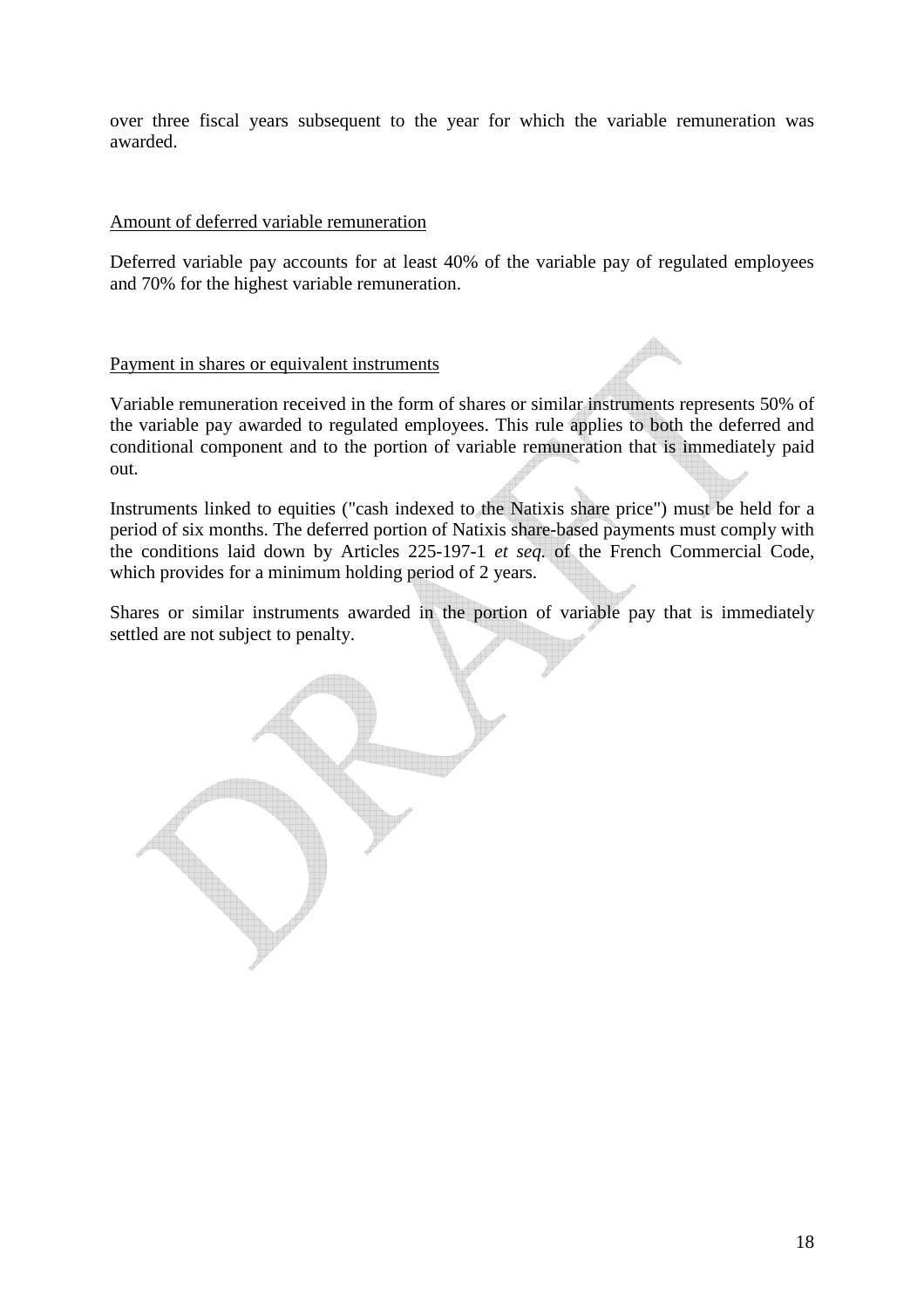#### Assessment of penalties

The award or payout of the deferred portion of variable pay, irrespective of the form of payment, is contingent on satisfying the conditions based on criteria tied to the company's net income, the activities of the business line and, if relevant, individual criteria, including continued employ with the company. These conditions are clearly and explicitly defined when such remuneration is granted.

#### Prohibition on hedging

Use of individual hedging or insurance strategies related to remuneration or a liability that would restrict the scope of risk alignment provisions in their remuneration schemes is prohibited.

Therefore, the policy on variable pay for 2011, applicable from January 1, 2012, fully adheres to the guidelines laid down by the EU Capital Requirements Directive III, transposed into French law by the order of December 13, 2010, amending Regulation 97-02.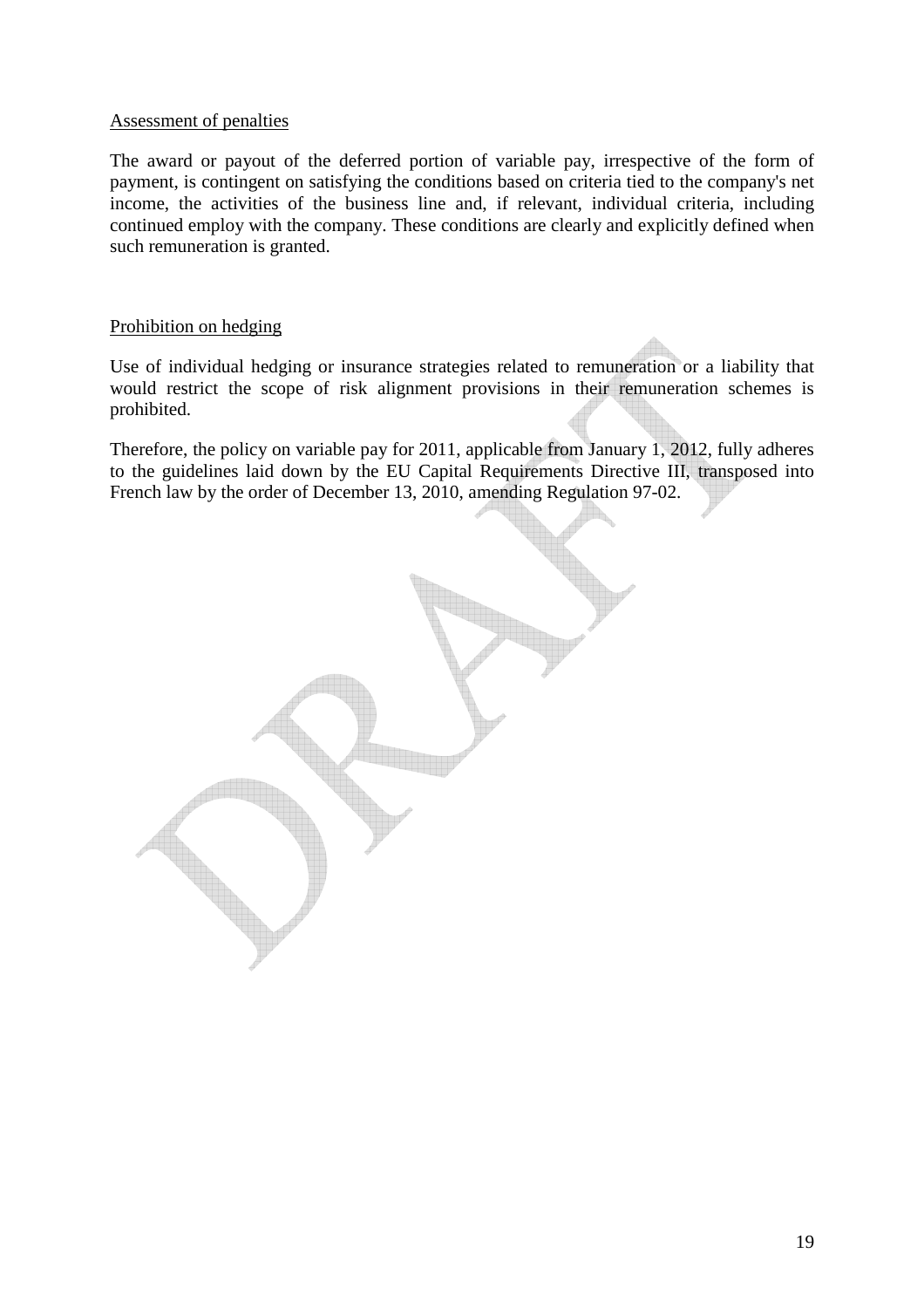## **CRÉDIT FONCIER DE FRANCE**

#### **1. Decision-making process for defining remuneration policy**

#### *1.1. Process*

Executive Management consults with Risk Management and Compliance to define the remuneration policy for regulated employees (composition, remuneration) within the framework defined by BPCE. This framework was examined in 2011 by the Executive Management of BPCE and the Heads of Risk Management and Compliance of Groupe BPCE.

Executive Management submits recommendations on remuneration policy governing regulated employees to the Remuneration Committee (composition, remuneration).

The Remuneration Committee ensures that the opinions of Risk Management and Compliance are given due consideration by Executive Management in formulating these recommendations.

The Remuneration Committee issues its opinion on the recommendations of Executive Management regarding regulated employees and the control functions (Heads of Compliance Control, Permanent Control and Risk Management) and recommends remuneration policy guidelines to the governance body.

The governance body lays down the remuneration policy guidelines for regulated employees and the control functions.

As to the executive body, within the meaning of Article 4 of Regulation 97-02, it is comprised of the Chief Executive Officer and the two Deputy Chief Executive officers (executive directors).

As to employee categories including risk-takers, individuals exercising control functions as well as all employees who, due to their overall income, are in the same remuneration bracket as individuals whose professional activities have a material impact on the company's risk profile, the regulated employees category is comprised of the following individuals:

- the Deputy Chief Executive Officer in charge of Finance & Organisation,
- the Deputy Chief Executive Officer in charge of Risk Management & Compliance,
- the Deputy Chief Executive Officer in charge of Financial Operations & International,
- the Deputy Chief Executive Officer in charge of Group Resources,
- the Head of Group Internal Audit
- the Head of Risk Management,
- the Head of Compliance,
- the Heads of Financial Operations & International
- the Corporate Secretary.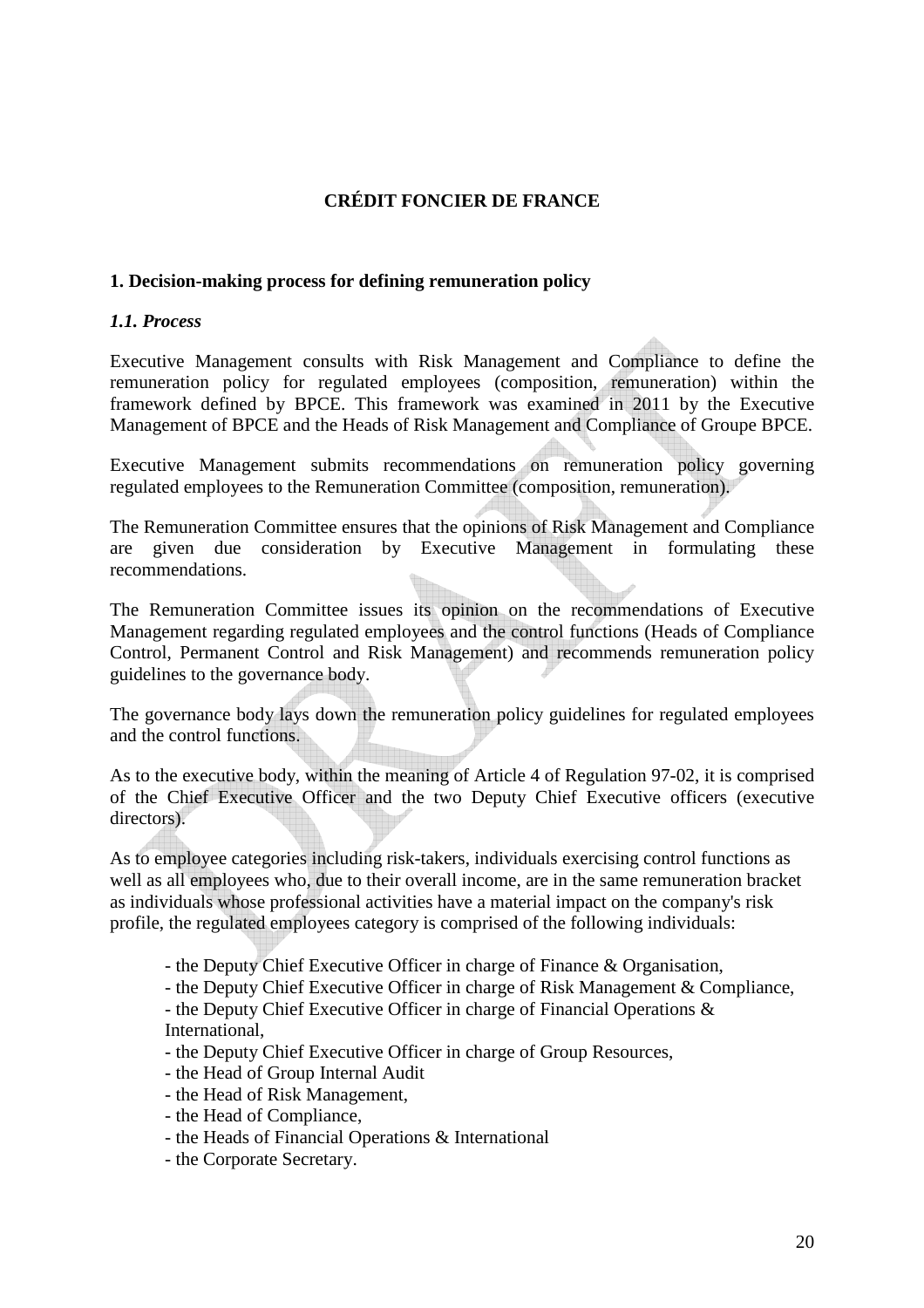The governance body ensures that the internal control system makes it possible to verify that these guidelines are compliant with professional standards and are aligned with risk management objectives.

Under the guidelines defined by the governance body, Executive Management establishes rules governing the remuneration of regulated employees, By no means are these rules established by individuals who stand to benefit directly or indirectly from doing so.

## *1.2. Members of the Remuneration Committee*

The Remuneration Committee is made up of five members:

- Gérard Barbot (Chairman) Chairman of the Supervisory Board of VMG
- Jean Clochet Chairman of the Board of Directors of Banque Populaire des Alpes
- Alain Dinin Chairman and Chief Executive Officer of Nexity
- Pierre Quercy Chief Executive Officer of Union Sociale pour l'Habitat
- Francis Henry Chairman of the Steering and Supervisory Board of Caisse d'Epargne et de Prévoyance Lorraine Champagne-Ardenne

This Committee is predominantly comprised of independent members. Furthermore, they are members of the governance body but not of the executive body of the company.

### *1.3. Role of the Remuneration Committee*

The Remuneration Committee, which meets at least once a year to discuss the matter, carries out:

- a review of the company's remuneration policy guidelines;
- a review of remuneration, allowances and benefits of any kind granted to the company's executive directors;
- a review of the remuneration policy governing regulated employees.

The Remuneration Committee reports on the results of its activities to the governance body.

## *1.4. Use of external consultants*

In the course of its work, the Committee is aided by the internal control departments, with no external assistance.

## **2. Principal characteristics of remuneration policy governing regulated employees**

### *2.1. Heads of control functions*

The main features of this policy are as follows: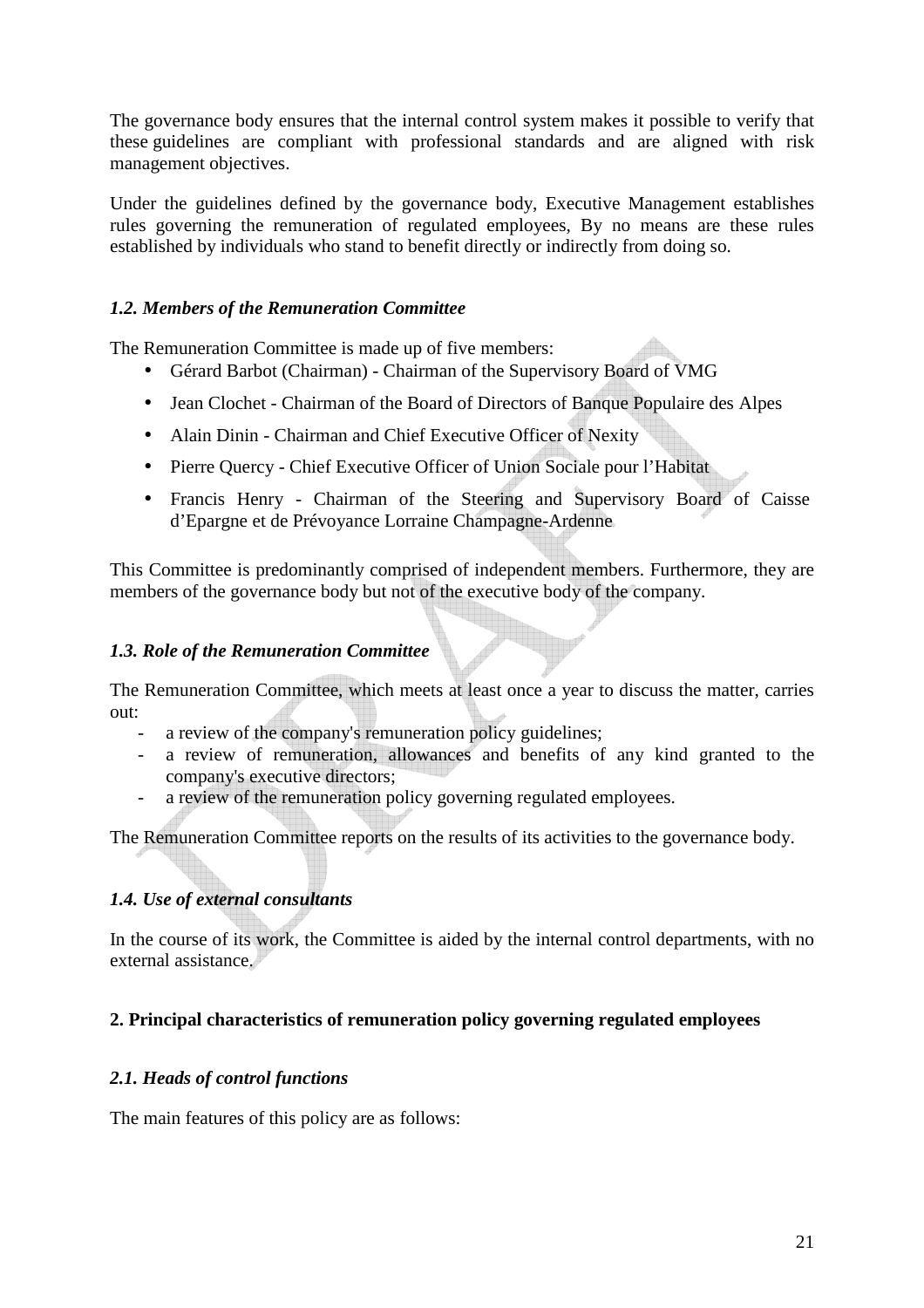The compensation system for risk management and compliance employees is based on specific targets, and is in no way linked directly to the performance of the employees subject to control or to the profits generated by the activity subject to control.

Remuneration of risk management and compliance employees and, more broadly, employees of units responsible for approving transactions, is established independently from that of employees of the departments whose transactions are approved or checked, and is high enough to ensure staffing of qualified, experienced personnel. This remuneration reflects the achievement of targets associated with risk management and compliance duties and must – for equivalent qualifications, skills and responsibilities – be at an appropriate level compared to that of the employees whose activity is subject to control. Their remuneration also factors in the overall performance of the company.

- fixed pay based on level of skill, responsibility and expertise, high enough to ensure staffing of qualified, experienced heads of control functions;

- variable pay based on specific targets, and in no way linked directly to the performance of the employees subject to control or to the profits generated by the activity subject to control (indicate these targets, etc.).

#### *2.2. Executive body*

The main characteristics of the variable pay policy are as follows:

- Fixed remuneration of executive directors is determined by the Remuneration Committee on the appointment of the director in question. It is subject to review over the course of the director's term. At the end of 2011, the annual total fixed remuneration of the three executive directors stood at  $\epsilon$ 1.015k on an annual basis (change of Chairman during the fiscal year).
- Variable pay is established annually based on the guidelines, rules and criteria set forth by the central institution and parent company, BPCE.

• For 2011, the amount of variable pay awarded to directors was within the following ranges:

- a maximum of 80% of the Chief Executive Officer's fixed pay:
- a maximum of 50% of the fixed pay of the Deputy Chief Executive Officers.
- The targets established meet criteria tied to:
	- Group results (income before tax and non-recurring items of Groupe BPCE): up to 15% for the Chief Executive Officer and 10% for the Deputy Chief Executive Officers;
	- Financial performance (NBI, net income, cost/income ratio): up to 20% for the Chief Executive Officer and 12% for the Deputy Chief Executive Officers;
	- Commercial performance (net fee income): up to 15% for the Chief Executive Officer and 10% for the Deputy Chief Executive Officers;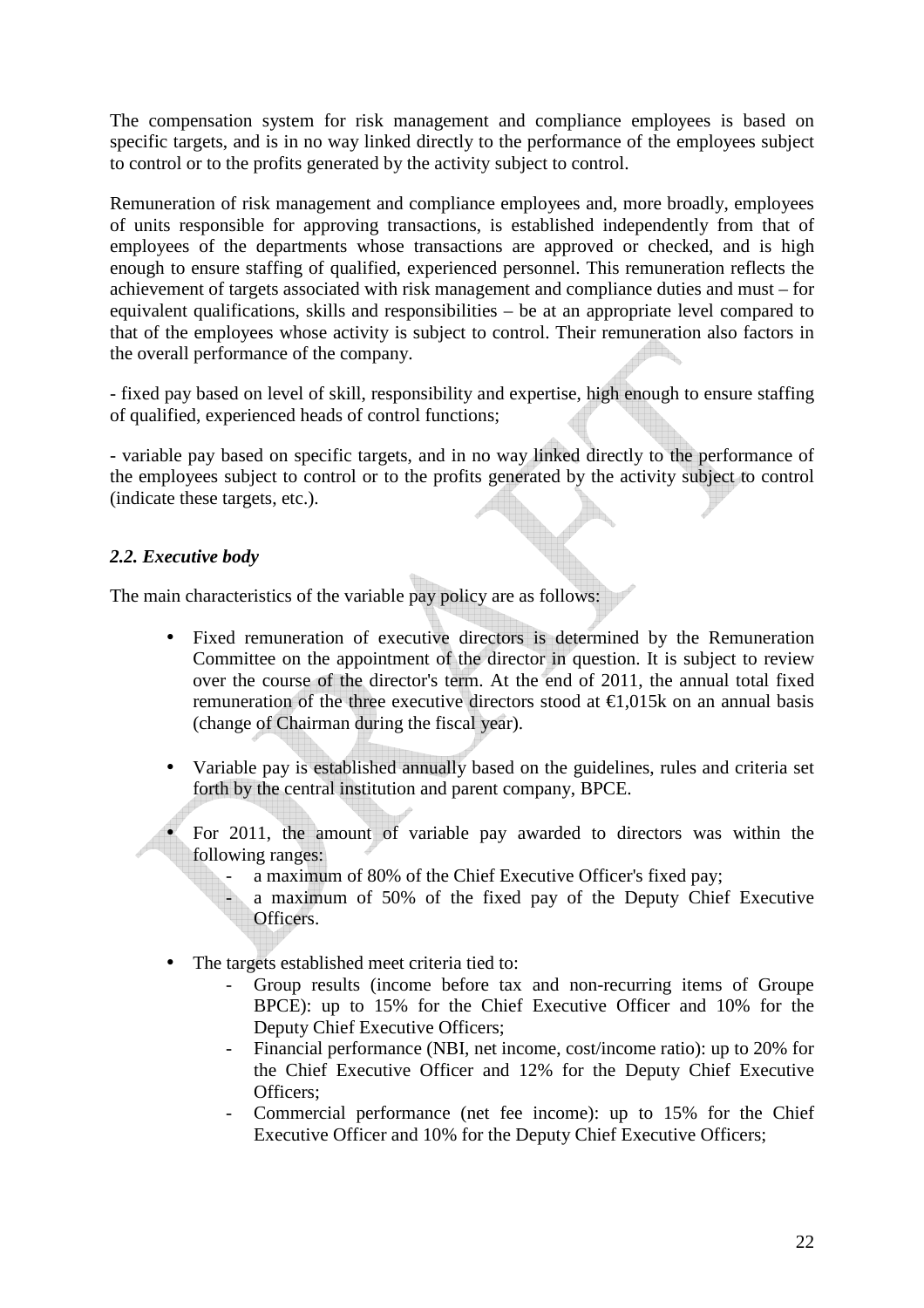- operating performance (liquidity management, project management, managerial quality and overall assessment): up to 30% for the Chief Executive Officer and 18% for the Deputy Chief Executive Officers.

#### *2.3. Members of the regulated employees category, excluding the executive body*

The main characteristics of this remuneration policy are as follows:

Regulated employees receive fixed pay, plus variable compensation in accordance with the rules defined by Crédit Foncier.

- The members of Executive Management (the Deputy CEOs in charge of Finance & Organisation, Risk Management and Compliance, Financial Operations & International, Group Resources, and the Corporate Secretary) receive fixed pay, plus variable remuneration of up to 50% of their fixed pay and up to 100% for the Deputy CEO in charge of the Financial Operations & International Division. The variable component is based on the following criteria:
	- o Net income: 20%
	- o Net fee income: 20%
	- o Management fees: 20%
	- o Division projects: 20%
	- o Team leadership: 20%
- The members of the Executive Committee (Head of Group Internal Audit, Head of Risk Management) receive fixed pay, plus variable remuneration of up to 40% of their fixed pay. The variable component is based on the following criteria:
	- o Governance: 20%
	- o Performance: 20%
	- o Quality: 20%
	- o Risks: 20%
	- o Team leadership: 20%

• Other employees receive fixed pay, plus variable remuneration of up to 15% of their fixed pay. The Heads of Business Lines receive variable remuneration of up to 100% of their fixed pay. The variable component is based on the following criteria:

- o Performance: 40%
- o Quality: 20%
- o Risks: 20%
- o Team leadership: 20%

#### *2.4. Policy on payment of variable remuneration to regulated employees*

Pursuant to Article 31-4, professional standards and the BPCE-CRD III standard, the policy on the payment of variable remuneration (deferment, percentage in shares, penalties) is as follows:

The deployment of the CRD III directive on remuneration policies of credit institutions was overseen by BPCE for all Group companies.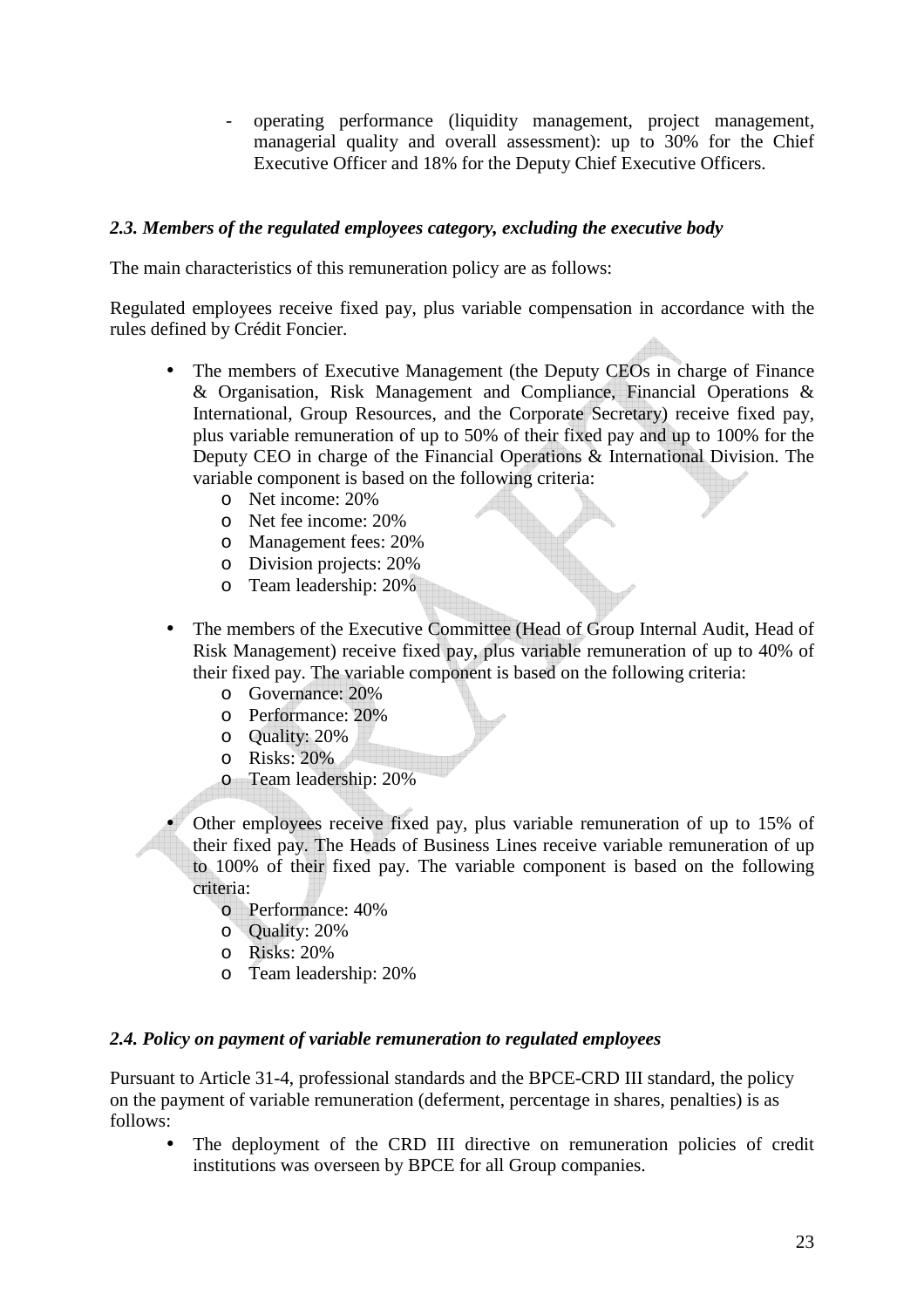- Following an analysis of the relevant functions and business lines, BPCE recommended implementing supervision of variable remuneration awarded to members of the CFF executive body, i.e. the Chief Executive Officer and both Deputy Chief Executive Officers, as well as the Heads of Risk Management, Compliance and the Head of Group Internal Audit.
- As regards the apportionment of variable pay in respect of 2011, 50% is to be paid in 2012 and 50% deferred over the next three years (2013, 2014 and 2015). This apportionment must only be applied if the amount of the variable pay exceeds €100,000. If less, the full sum is paid in 2012.
- The amount deferred over the next three years is to be paid out in form of cash indexed to an indicator representing the value of the company. The central institution has recommended indexing half of this cash payment on changes in net income attributable to equity holders of the parent.
- Payment of variable remuneration instalments is subject to continued employ with the Group and is contingent upon the company generating positive annual net income for the fiscal year in question (penalty clause).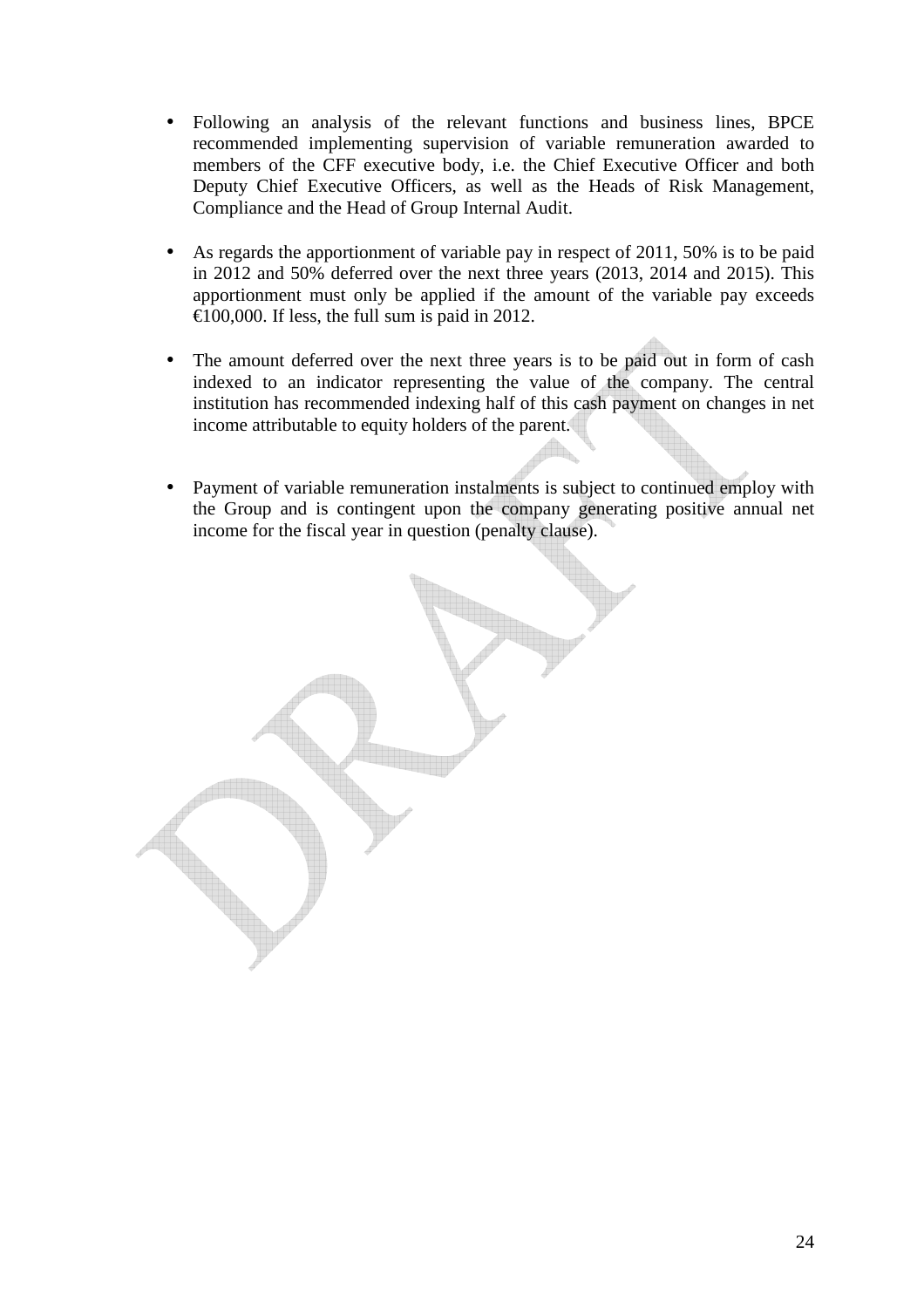## **BANQUE PALATINE**

As to the executive body, it is made up of the following individuals:

- Chairman of the Management Board<br>- Management Board member in charge
- Management Board member in charge of Development
- Management Board member in charge of the Finance Division

The remuneration of Banque Palatine's executive directors is determined by the Banque Palatine Supervisory Board based on the recommendation of the Remuneration Committee.

#### **Chairman's remuneration:**

The remuneration of the Chairman of the Management Board can be broken down as follows:

- fixed pay,
- variable pay,
- benefit in kind: housing allowance.

The Chairman receives fixed remuneration within a range pre-established by the central institution, BPCE SA.

The criteria and the amount of the variable component awarded to the Chairman of the Management Board are determined by the Banque Palatine Remuneration Committee. The variable component is determined based on the achievement of targets tied to the earnings of Groupe BPCE and Banque Palatine and qualitative objectives.

They can be adjusted annually to reflect the business climate and any exceptional events during the period. The amount of the variable component is capped at 80% of remuneration. The amount of the variable component is reduced, where applicable, by the amount received in respect of incentives and/or profit-sharing.

The rules governing the payment of variable remuneration apply only when the amount of variable remuneration granted is greater than or equal to  $\text{\textsterling}100,000$ .

If the variable component granted in respect of fiscal year N is greater than or equal to €100,000:

- 50% is vested and paid in the year of award;
- 50% is deferred and paid in instalments of one-third at the earliest on October 1 of years  $N+2$ ,  $N+3$  and  $N+4$  (i.e. 16.66% in each of these three years).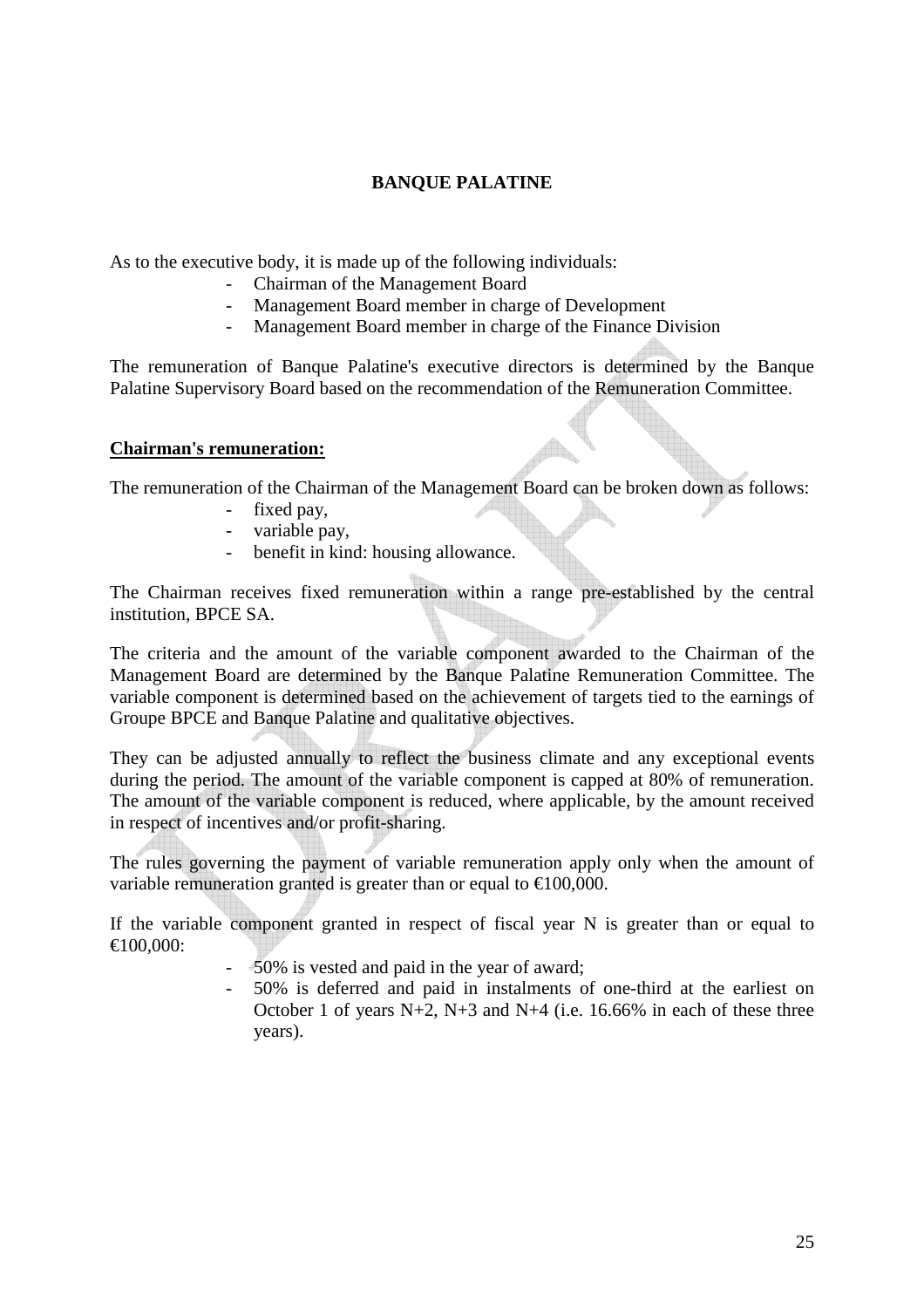## **Remuneration of Management Board members:**

As to fixed remuneration awarded to members of the Management Board, this pay is determined based on two major criteria (experience in the position and mobility).

Fixed pay can be broken down as follows:

- overall remuneration, 90% of which is paid in respect of the employment contract, including a car and/or housing allowance, and 10% of which is paid in respect of the corporate office;
- a variable component capped at 50% of fixed remuneration in respect of the employment contract, which is contingent on the achievement of targets linked to the results generated by Groupe BPCE and Banque Palatine as well as qualitative objectives established by the Chairman of the Management Board. The amount of the variable component is reduced, where applicable, by the amount received in respect of incentives and/or profit-sharing.

### **Members of the Remuneration Committee:**

The Remuneration Committee is made up of three members:

- the Chairman of the Supervisory Board of Banque Palatine and Chairman of the Remuneration Committee,
- two members of the Supervisory Board of Banque Palatine.

The members of the Remuneration Committee are members of the governance body but not of the executive body of the company.

### **Role of the Remuneration Committee**

The Remuneration Committee, which meets at least once a year to discuss the matter, carries out:

- a review of the company's remuneration policy guidelines;
	- a review of remuneration, allowances and benefits of any kind granted to the members of the company's Management Board;

The Remuneration Committee reports on the results of its activities to the governance body.

### **Decision-making process**

Under the guidelines defined by the governance body, Executive Management establishes rules governing the remuneration of regulated employees. By no means are these rules established by individuals who stand to benefit directly or indirectly from doing so.

The compensation system for employees of the risk management, compliance and internal audit functions is based on specific targets, and is in no way linked directly to the performance of the employees subject to control or to the profits generated by the activity subject to control.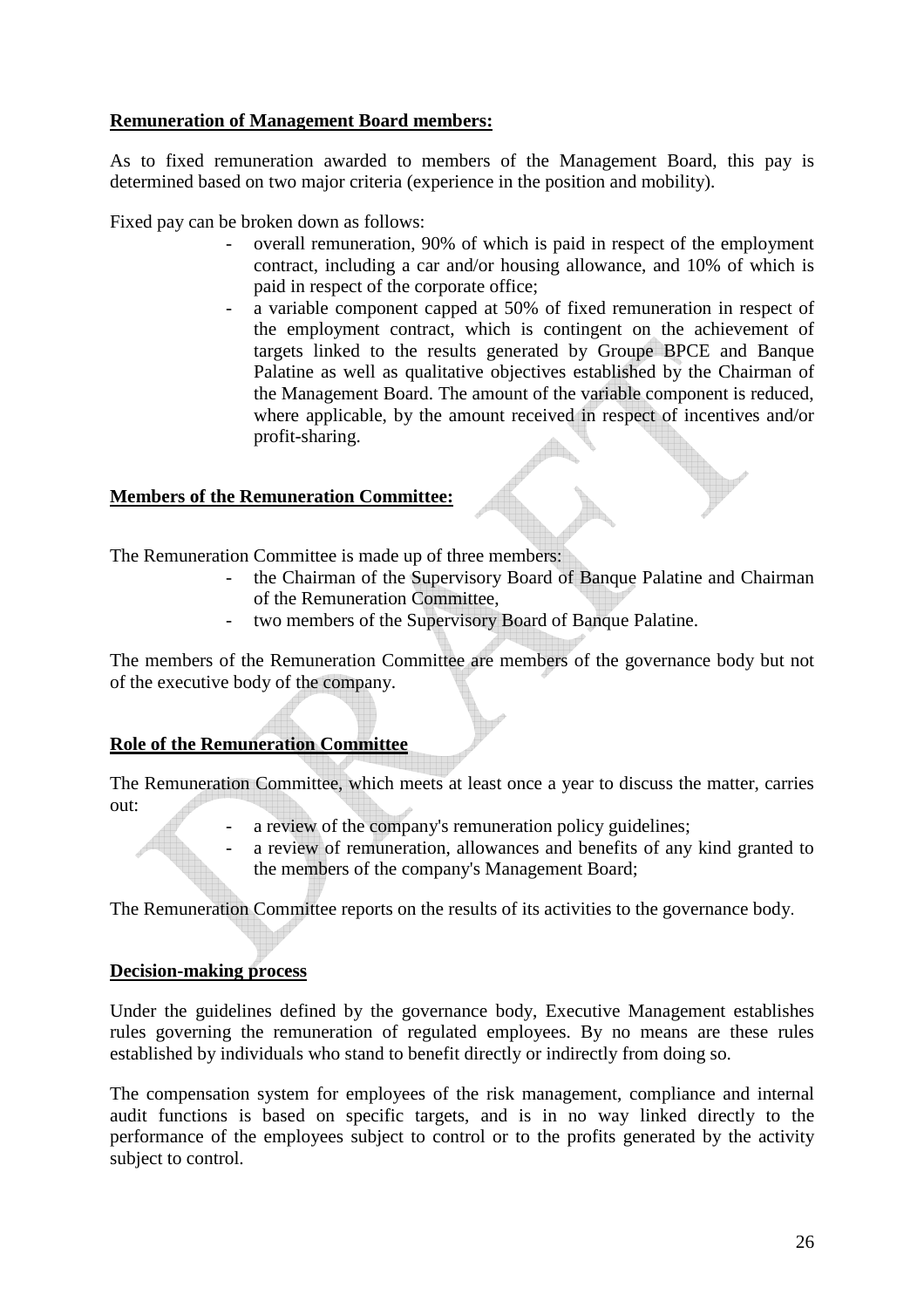Remuneration of employees of the risk management, compliance and internal audit functions, and, more broadly, the employees of the units responsible for approving transactions, is established independently from that of the businesses whose transactions they approve or check and is high enough to ensure staffing of qualified, experienced personnel. Remuneration takes account of whether the targets tied to the position are met and must be, for similar qualifications, competencies and responsibilities, at an appropriate level compared to the professionals whose activities they monitor.

Fixed pay is based on level of skill, responsibility and expertise and is high enough to ensure staffing of qualified, experienced heads of control functions.

Variable pay is based on specific targets, and in no way linked directly to the performance of the employees subject to control or to the profits generated by the activity subject to control.

#### **Remuneration of regulated employees**

- Head of Risk Management

Variable component capped at 15% of gross fixed pay, based on an Executive Management assessment.

#### - Head of Compliance

Variable component capped at 15% of gross fixed pay, based on an Executive Management assessment.

#### - Head of Internal Audit

Variable component capped at 15% of gross fixed pay, based on an Executive Management assessment.

### - Head of Finance

Variable component capped at 33% of gross fixed pay, calculated on the basis of NBI generated and not on the volume of transactions, and based on an Executive Management assessment.

It should be noted that the Finance Division businesses do not generate material risks given the size of the Bank's operations:

- Proprietary trading is subject to very low annual loss limits with respect to Banque Palatine's net income, as is the VaR budget;
- Transactions with customers do not generate material risk;
- Moody's has stated that the Bank's market risk is very low.

- Head of Client Relations and Brokerage

Variable component capped at 100% of fixed annual pay, calculated on the basis of NBI generated and not on the volume of transactions, and based on an Executive Management assessment.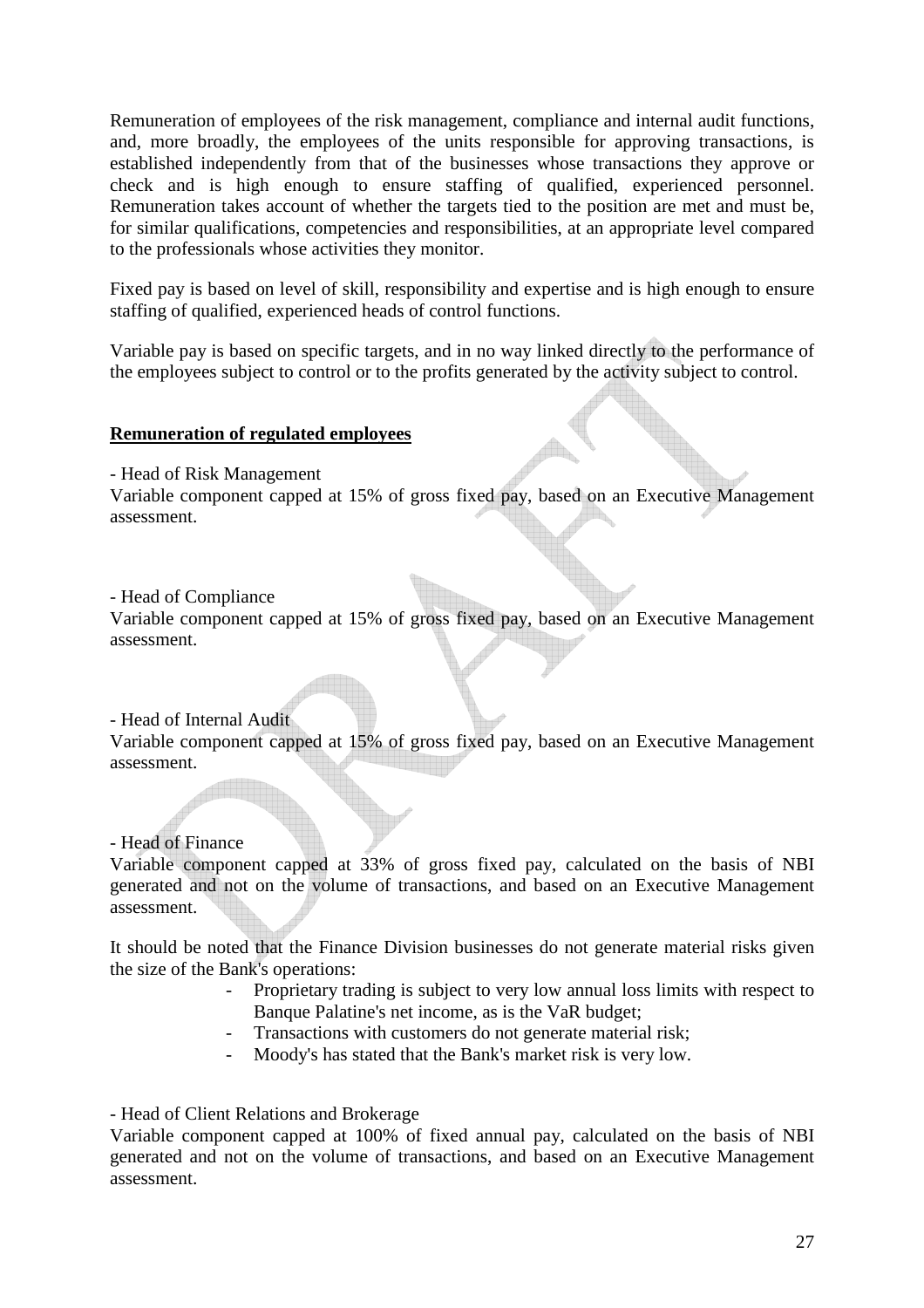- Head of Corporate Operations

Variable component capped at 100% of fixed annual pay, barring special exceptions approved by the Management Board, calculated based on the achievement of net commission income targets.

#### - Head of LBO Cred

Variable component capped at 100% of fixed annual pay, calculated based on the achievement of net commission income targets.

#### **Adjustment of rules in the event of losses**

In the event of losses on the Bank's individual results, the governance bodies examine the conditions for reducing and adjusting the remuneration components.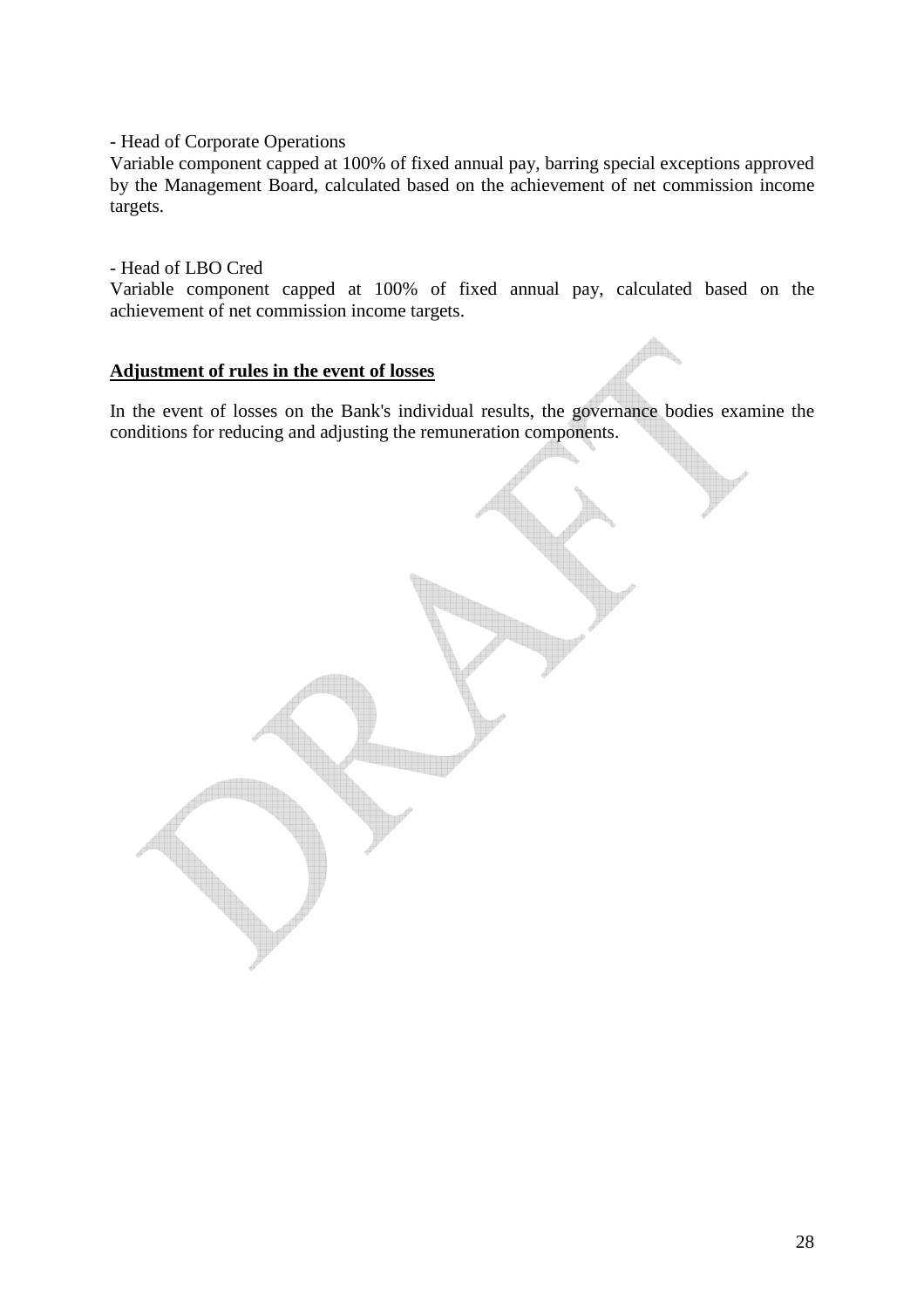## **STANDARD FRAMEWORK FOR DISCLOSING INFORMATION ON REMUNERATION PAID OUT FOR THE 2011 FINANCIAL YEAR**

## **Remuneration granted for 2011 financial year**

## **Executive Body**

| Number of          | <b>Total remuneration</b> | <b>Total - fixed</b> | Total - variable |
|--------------------|---------------------------|----------------------|------------------|
| <i>individuals</i> |                           | component            | component        |
| '70                | €41,329k                  | €27,846k             | €13,483 $k$      |

| Amount granted, paid out or<br>delivered | Conditional deferred amount (*) |
|------------------------------------------|---------------------------------|
| €7,592k                                  | €5,891 $k$                      |

fr.

## (\*) value at time of award

| <b>Cash-based payment</b> | <b>Payment in shares or</b><br>equivalent instruments $(*)$ |
|---------------------------|-------------------------------------------------------------|
| €8,468 $k$                | €5,015 $k$                                                  |

(\*) value at time of award

# **Other regulated employees**

| Number of          | <b>Total remuneration</b> | <b>Total - fixed</b> | Total - variable |
|--------------------|---------------------------|----------------------|------------------|
| <i>individuals</i> |                           | component            | component        |
| 0.067              | €225,954 $k$              | €124.025k            | €101.929k        |

| Amount granted, paid out or<br>delivered | Conditional deferred amount (*) |  |
|------------------------------------------|---------------------------------|--|
| €45,905k                                 | €56,024k                        |  |

(\*) value at time of award

| <b>Cash-based payment</b> | Payment in shares or<br>equivalent instruments (*) |
|---------------------------|----------------------------------------------------|
| €65,746 $k$               | €36,183 $k$                                        |

(\*) value at time of award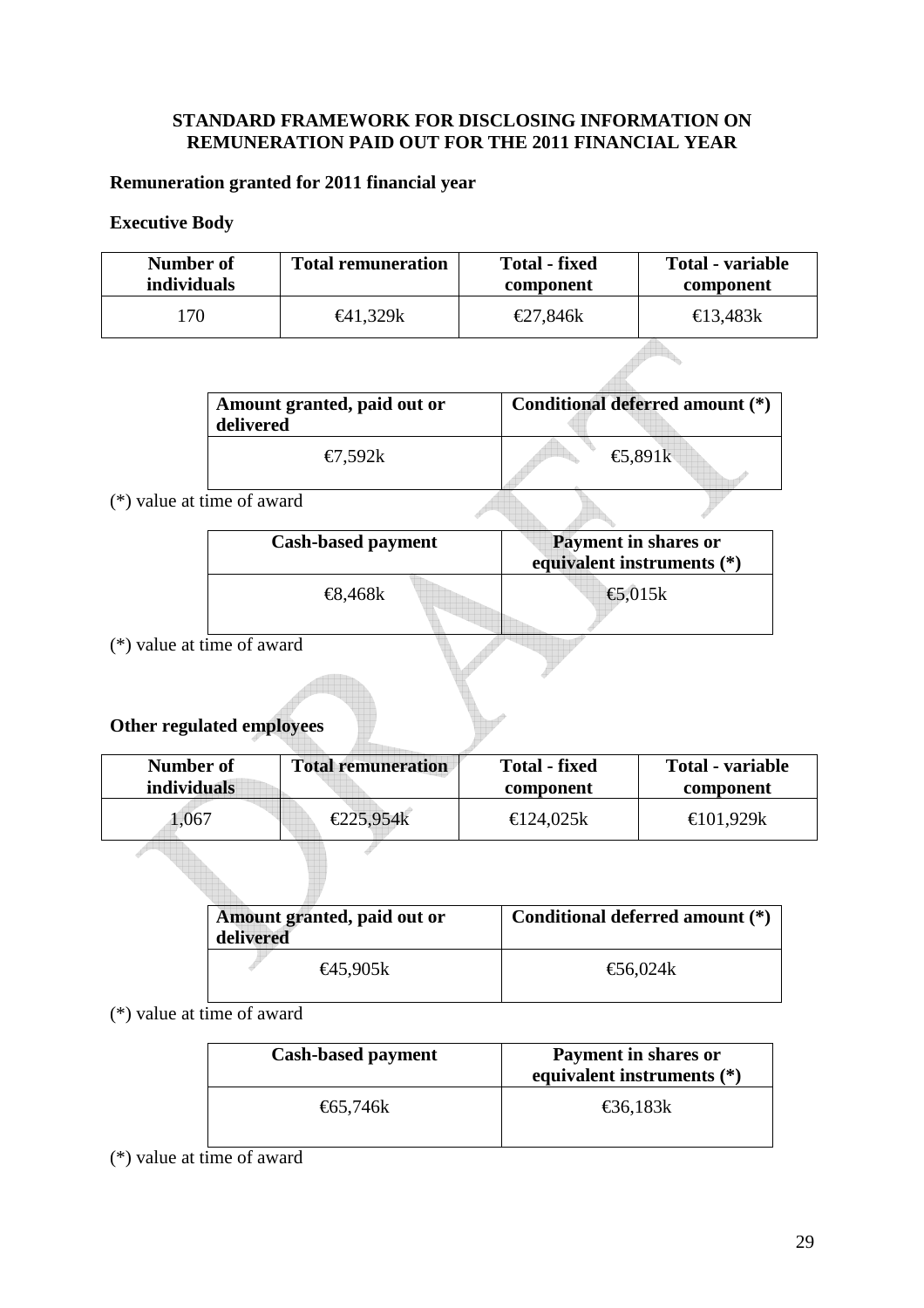### **Amount of outstanding variable pay**

| <b>Amounts of unpaid deferred</b> | <b>Amount of unpaid deferred</b> |
|-----------------------------------|----------------------------------|
| remuneration for the period       | remuneration for past periods    |
| €61,915 $k$                       | $\epsilon$ 56,361k               |

This table shows the amount of outstanding deferred remuneration corresponding to the sum of unpaid deferred remuneration, i.e. remuneration that was granted but not yet paid out (cash) or delivered (shares) and which remain contingent on penalties coming into play in the future or to early departure.

These amounts must include unpaid deferred remuneration granted for the fiscal year just ended (Column 1) and unpaid deferred remuneration for past periods (Column 2).

The amounts paid or shares delivered (even if subject to a holding period requirement) after assessment of a penalty are not included in these outstanding amounts.

The valuation of shares and equivalent instruments is made based on the value at the time of award.

The amount of outstanding remuneration awarded for past periods may be impacted by departures from the company.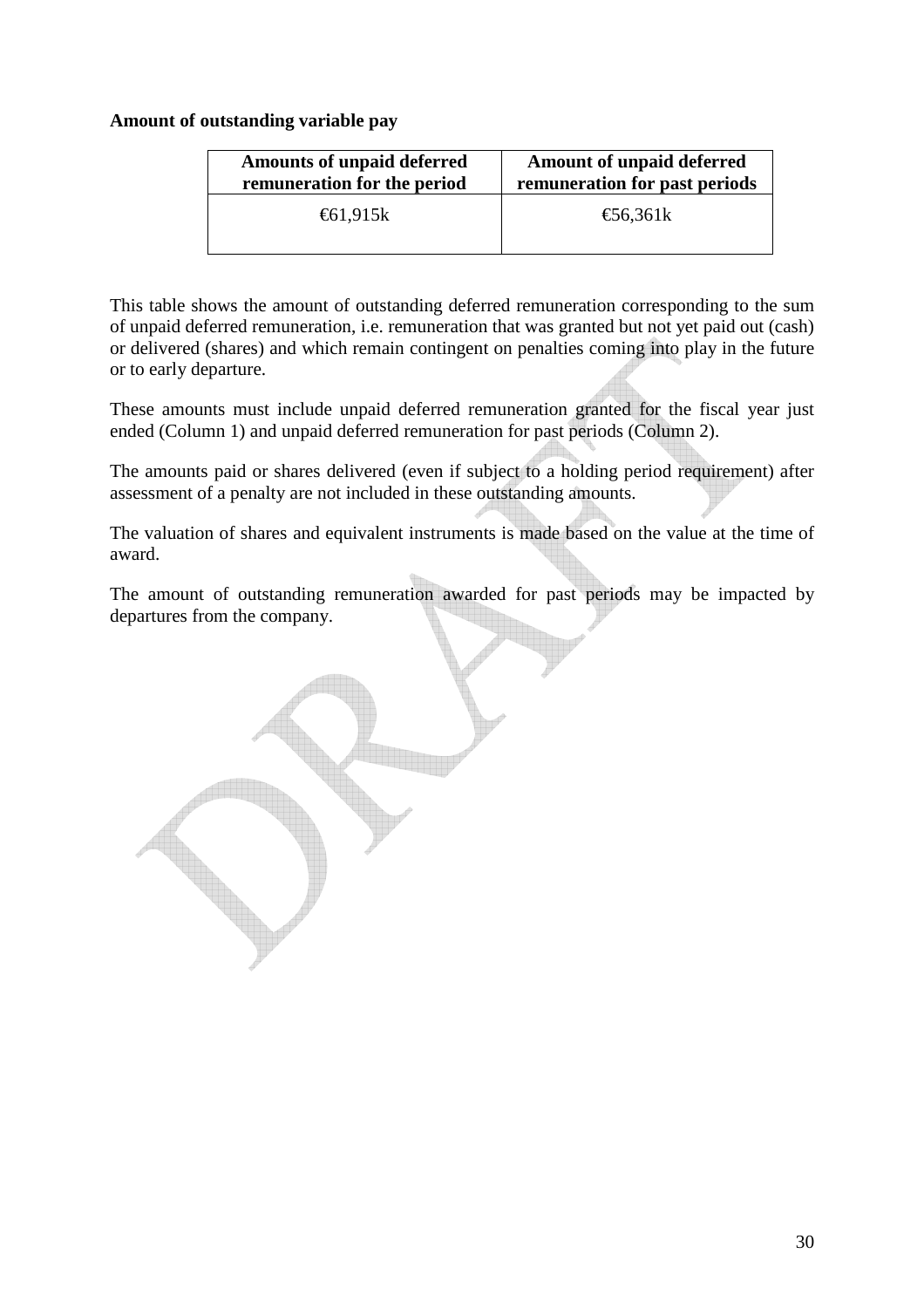## **Deferred variable remuneration paid out or reduced based on net income for the period**

## **Fiscal Year 2010**

| <b>Amount of deferred remuneration</b> | Reductions applied to deferred |
|----------------------------------------|--------------------------------|
| paid out                               | remuneration                   |
| $\text{\textsterling}32,371k$          | $\epsilon$ 2,230k              |

### **Fiscal Year 2009**

| <b>Amount of deferred remuneration</b><br>paid out | <b>Reductions applied to deferred</b><br>remuneration |
|----------------------------------------------------|-------------------------------------------------------|
|                                                    |                                                       |
| €14,773k                                           | $\epsilon$ 2,438k                                     |
|                                                    |                                                       |
|                                                    |                                                       |
|                                                    |                                                       |

This information is provided for each period prior to the period of interest and from 2009.

The first column shows the amounts paid or shares delivered (even if they remain subject to a holding condition) after adjustment tied to net income for the fiscal year for each previous period.

Shown in the second column are the reductions applied to deferred remuneration tied to net income for the period of interest irrespective of the period in which the shares were granted.

The valuation of shares and equivalent instruments is made based on the value at the time of award.